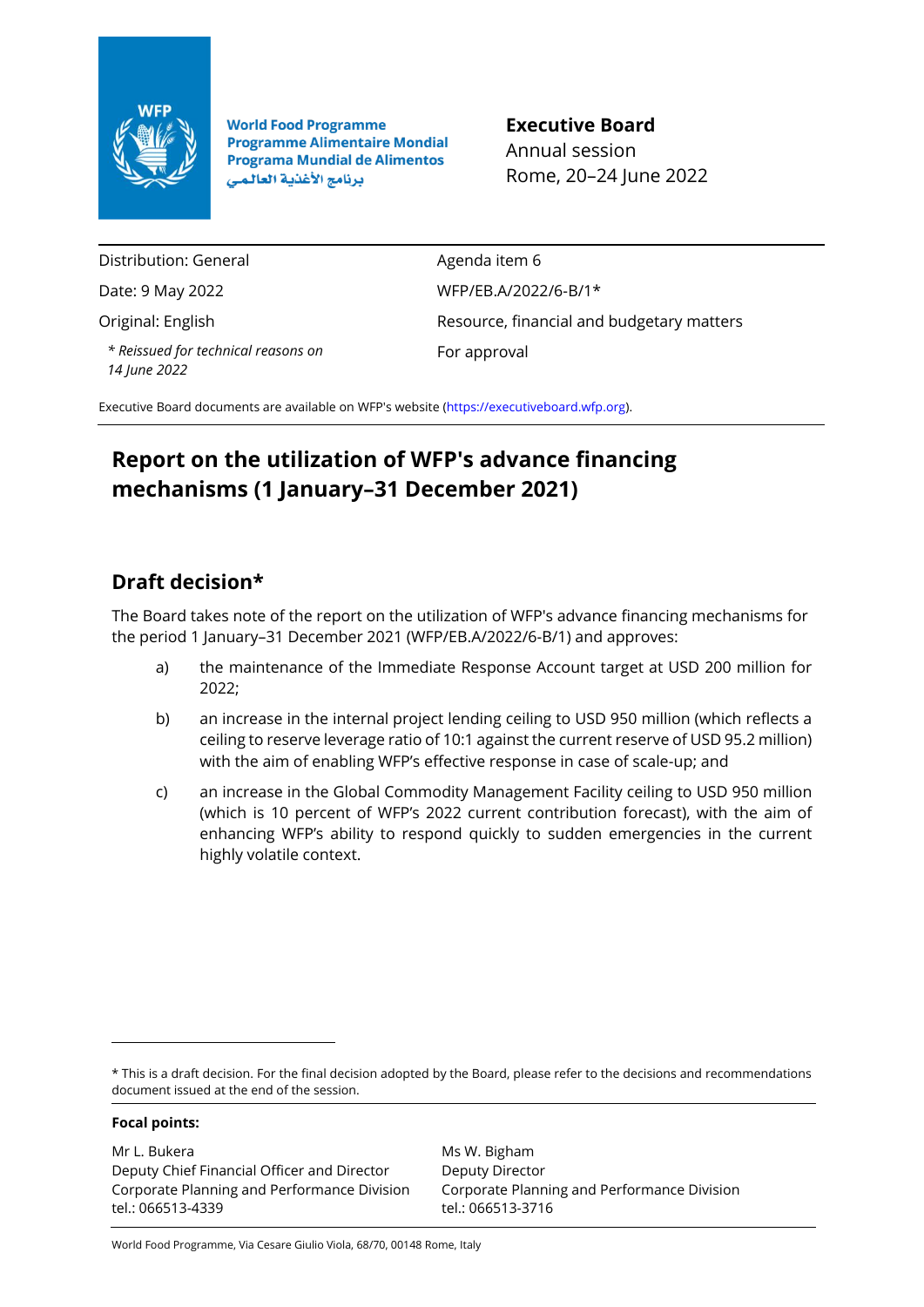## **Introduction**

- 1. WFP is funded entirely by voluntary contributions, which are used to deliver life-saving and life-changing assistance to vulnerable people around the world. The timing of funding is a critical factor influencing WFP's capacity to respond rapidly to humanitarian needs. At times assistance is required before donors confirm their contributions. In such cases, WFP's advance financing mechanisms enable country offices to act immediately by providing them with corporate funding that is repaid once donor contributions are received.
- 2. This report describes the use of WFP's advance financing mechanisms in 2021 including advances made to programmes through internal project lending (IPL) (including macro advance financing) and the Immediate Response Account (IRA); corporate services advances; and the procurement of food through the Global Commodity Management Facility (GCMF).

#### **Advance financing for the release of funds to programmes**

- 3. Throughout 2021 WFP used three mechanisms to provide programmes with advance financing or spending authority:
	- i) *Internal project lending* allows programmes to spend funds advanced to them before forecast contributions to the programmes are confirmed, with the forecast contributions serving as collateral for the advances. The ceiling for this facility is USD 760 million, <sup>1</sup> and an operational reserve of USD 95.2 million, leveraged at a ratio of 8:1, serves as a safety net in case the forecast contributions do not materialize.
	- ii) *Macro advance financing (MAF):* This mechanism is a subset of IPL. It has a ceiling of USD 270 million managed within the IPL ceiling of USD 760 million. Under MAF, spending authority is provided based on robust overall funding projections rather than specific forecast contributions serving as collateral.
	- iii) *Immediate Response Account:* The IRA enables WFP to provide immediate assistance in life-threatening situations in the absence of forecast contributions. Advances are drawn directly from the IRA reserve, which is replenished through donor contributions and repayments or transfers from reserves or other internal accounts.
- 4. Figure 1 illustrates the process followed when deciding whether to use IPL or the IRA.

<sup>&</sup>lt;sup>1</sup> "[Increase of strategic financing authority ceilings](https://executiveboard.wfp.org/document_download/WFP-0000135902)" (WFP/EB.1/2022/5-B/1).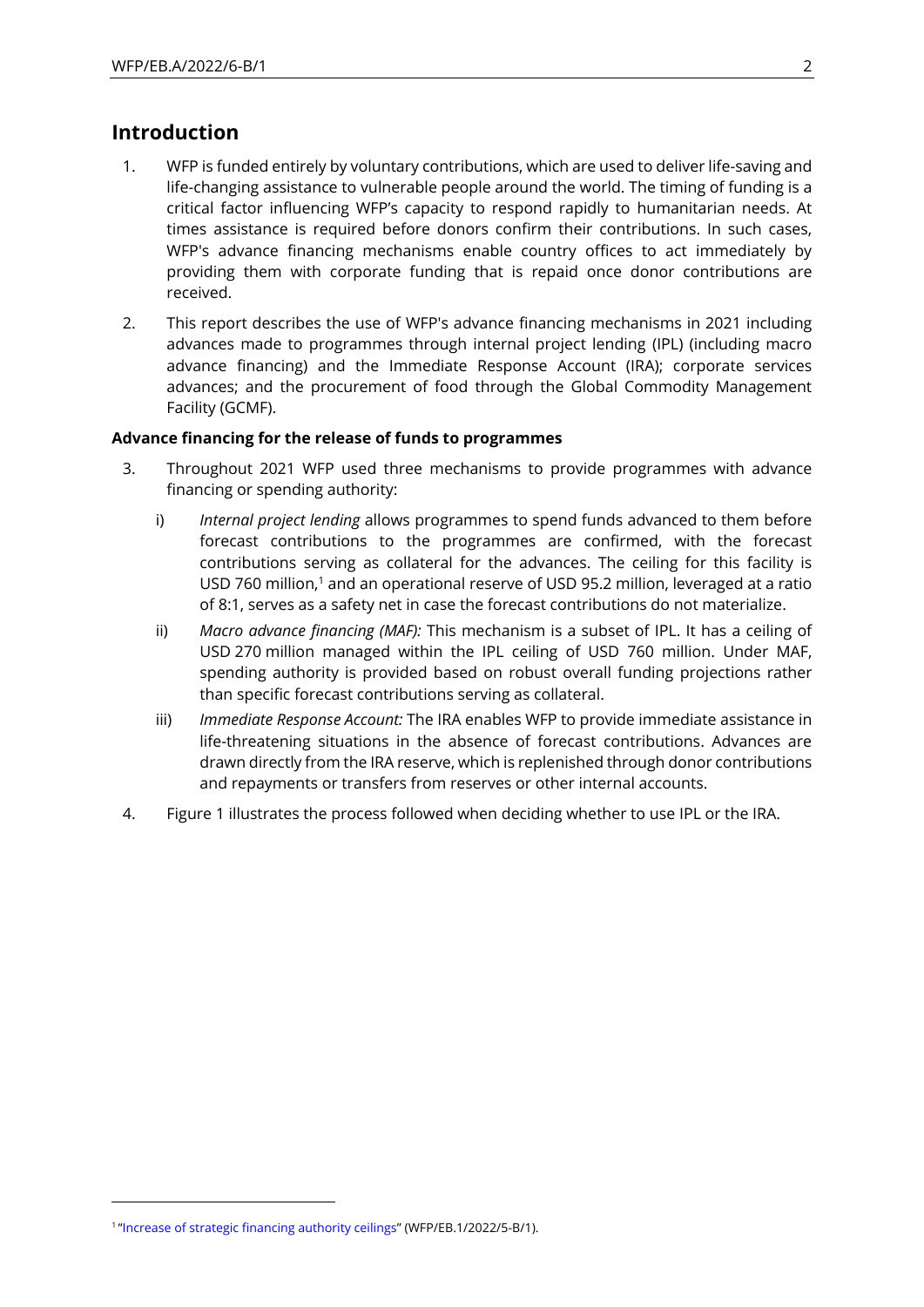



\* If contributions that can be used to repay an IRA advance are not received, the advance may be converted to a grant at the end of the term of the country strategic plan.

#### **Use of internal project lending in 2021**

5. The IPL is used to provide advance financing for a country strategic plan (CSP) when the period for which forecast contributions can be used aligns with the financing needs and donor conditions are met. When this form of advance financing was introduced in 2004, IPL was used to advance USD 27.1 million to country offices, with an average advance amount of USD 5.4 million. Table 1 shows the number and value of advances made since the restructuring of the Working Capital Financing Facility in 2014. In 2021, the total value advanced reached USD 1.996 billion (see annex I) – a 39 percent increase from 2020. IPL advances were made for 75 CSPs, providing country offices with access to funds an average of 48 days before contributions were confirmed.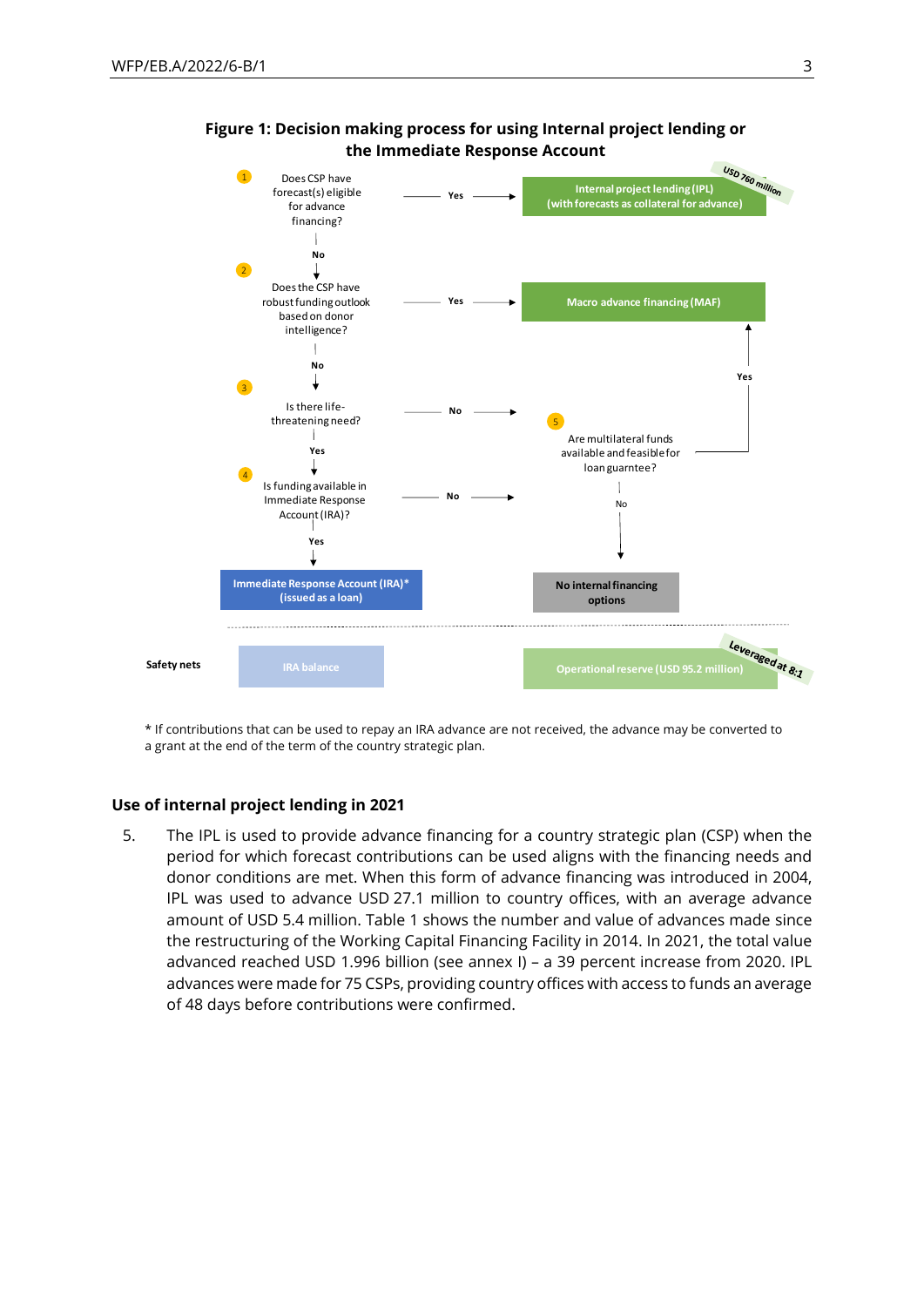| TABLE 1: INTERNAL PROJECT LENDING (EXCLUDING MACRO ADVANCE FINANCING), 2014-2021 |                           |                                         |                                         |  |  |
|----------------------------------------------------------------------------------|---------------------------|-----------------------------------------|-----------------------------------------|--|--|
| Year                                                                             | <b>Number of advances</b> | <b>Amount advanced</b><br>(USD million) | Average advance amount<br>(USD million) |  |  |
| 2014                                                                             | 161                       | 1 0 9 2.8                               | 6.8                                     |  |  |
| 2015                                                                             | 157                       | 777.5                                   | 5.0                                     |  |  |
| 2016                                                                             | 179                       | 1 072.4                                 | 6.0                                     |  |  |
| 2017                                                                             | 176                       | 1 277.7                                 | 7.3                                     |  |  |
| 2018                                                                             | 148                       | 1 248.5                                 | 8.4                                     |  |  |
| 2019                                                                             | 268                       | 1 6 1 6.4                               | 6.0                                     |  |  |
| 2020                                                                             | 347                       | 1436.4                                  | 5.0                                     |  |  |
| 2021                                                                             | 355                       | 1 996.2                                 | 5.6                                     |  |  |
| <b>Total</b>                                                                     | 1791                      | 10 517.9                                | 5.8                                     |  |  |

6. The five country offices that received the largest IPL advances in 2021 were Afghanistan (USD 397.01 million), Yemen (USD 355.54 million), the Syrian Arab Republic (USD 350.44 million), South Sudan (USD 130.40 million) and Ethiopia (USD 100.84 million). These five operations alone accounted for 67 percent of the total value of IPL advances for the year.

### **Yemen**

The situation in Yemen remains one of the worst humanitarian crises in the world. Protracted armed conflict, widespread economic collapse and a breakdown in national systems and services have left 80 percent of the population dependent on humanitarian assistance. The coronavirus disease 2019 (COVID-19) pandemic has put further strain on an already fragile health system.

In 2021, the Yemen CSP received 13 IPL allocations, the largest of which amounted to USD 61 million. The advances were used to provide in-kind assistance to meet the basic food needs of vulnerable, food insecure people displaced by conflict. Of the USD 355.5 million allocated, USD 93.9 million was advanced using contributions from Saudi Arabia as collateral. The allocations allowed the Yemen country office to initiate the process of delivering assistance to beneficiaries an average of 21 days before contributions were confirmed.

### **The Syrian Arab Republic**

The Syrian Arab Republic has faced a prolonged crisis since 2011, which has devastated the economic and social fabric of the country. In 2020, protracted conflict, economic collapse and the impacts of the COVID-19 pandemic continued to undermine food security and erode livelihoods. In late 2020, 12.4 million people – 60 percent of the population – were food insecure, an increase of 57 percent from 2019. Households headed by women are disproportionally affected by food insecurity and 6.7 million people remain internally displaced. IPL was crucial in meeting humanitarian needs in the Syrian Arab Republic in 2021, fulfilling 12 advance requests for five activities; the largest allocation was USD 94.4 million. These advances allowed WFP to provide timely assistance and reduce pipeline breaks. Of the total USD 350.44 million advanced in 2021, USD 186 million was repaid using collateral from a contribution from the United States of America. This enabled the country office to initiate the process of delivering assistance an average of 47 days before contributions were confirmed.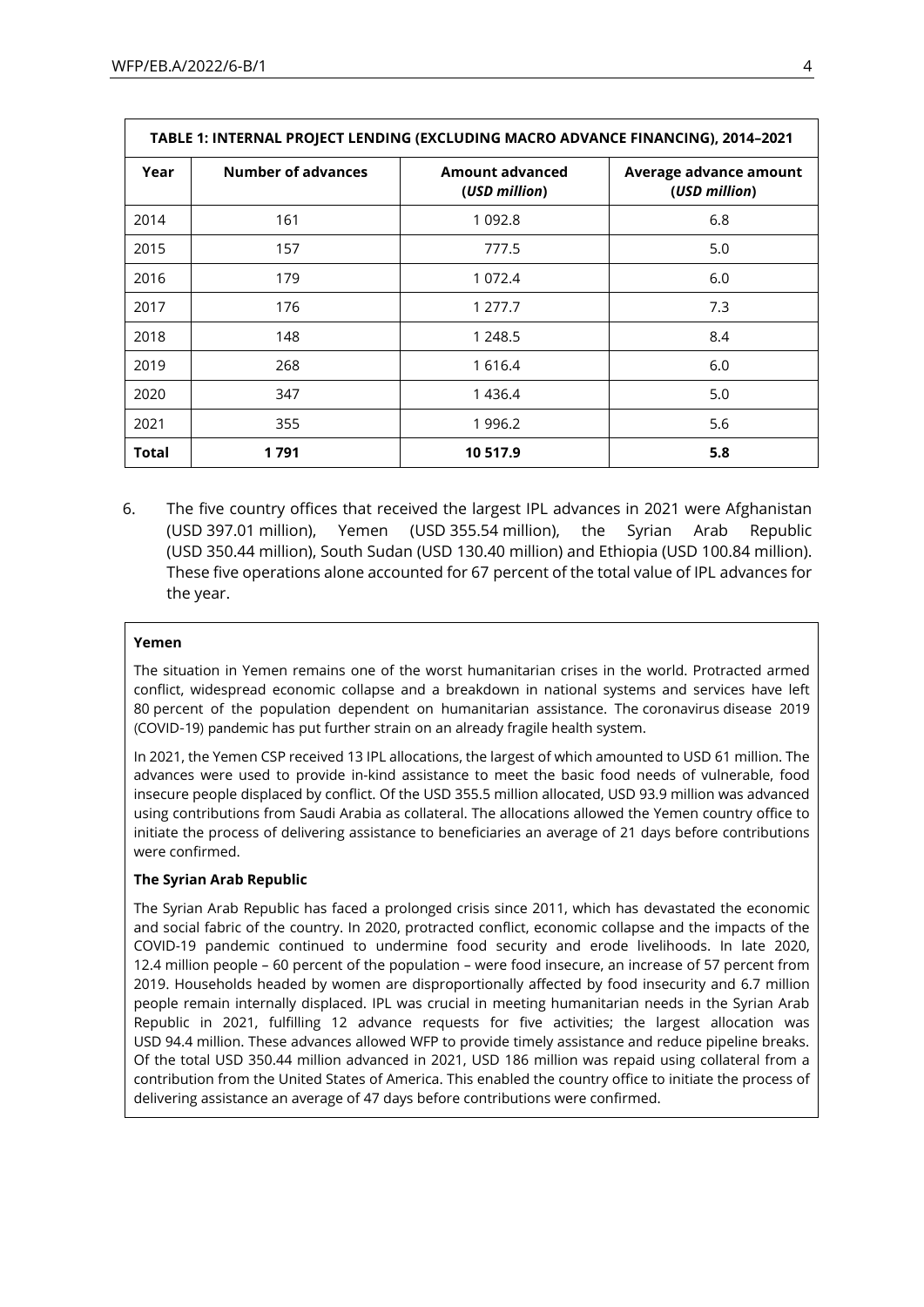Г

### **Use of macro advance financing in 2021**

- 7. As noted above, MAF is a subset of IPL through which the amount of advance financing is based on a forecast of total funding rather than a specific contribution. The forecast itself is based on a detailed assessment of the likely funding intentions of donors and a review of recent resourcing trends for the country offices involved. The MAF seeks to increase the predictability of resources, thereby facilitating more efficient and effective delivery of assistance. Of the USD 760 million available for IPL, the maximum that can be utilized for MAF is USD 270 million.<sup>2</sup>
- 8. Table 2 shows the country offices that received MAF advances in 2021 and the status of those advances as of March 2022. All have been repaid except those for Yemen and the Sudan, which were not allocated until late 2021.

| TABLE 2: NEEDS-BASED AND IMPLEMENTATION PLAN VS. MACRO ADVANCE FINANCING, 2021<br>(USD million) |                     |                        |                     |                   |  |
|-------------------------------------------------------------------------------------------------|---------------------|------------------------|---------------------|-------------------|--|
| Recipient<br>country office                                                                     | Needs-based<br>plan | Implementation<br>plan | <b>MAF</b> released | <b>MAF</b> repaid |  |
| South Sudan                                                                                     | 928                 | 784                    | 62.73               | 62.73             |  |
| Yemen                                                                                           | 1912                | 1497                   | 46.95               | 20.00             |  |
| Sudan (the)                                                                                     | 967                 | 707                    | 38.05               | 0.00              |  |
| Ethiopia                                                                                        | 1 1 9 9             | 430                    | 37.75               | 37.75             |  |
| Venezuela<br>(Bolivarian<br>Republic of)                                                        | 54                  | 39                     | 5.11                | 5.11              |  |
| <b>Total</b>                                                                                    | 5095                | 3 487                  | 190.58              | 125.53            |  |

- 9. Food security in South Sudan continues to deteriorate due to persistent conflict, political instability and environmental and economic shocks, resulting in countrywide hunger and malnutrition. Every year, the South Sudan country office needs to pre-position food ahead of the rainy season to ensure that WFP can continue to provide timely food assistance to severely food-insecure populations, even in isolated locations; pre-positioning also yields substantial cost savings. In 2021, the country office used MAF funds to pre-position food.
- 10. The benefits of MAF are now widely recognized. Unfortunately, the repayment of MAF advances is sometimes hampered by the earmarking of contributions, which limits their use to specified purposes that may not allow for the repayment of advances. This is yet another reason that WFP continues to advocate contributions with less earmarking.

### **Internal project lending ceiling**

11. In response to the high demand for advance financing, the IPL ceiling was increased in January 2022 to USD 760 million with the approval of the Board. In 2021 the facility came under significant pressure stemming from greater operational needs and a higher number and amount of forecast contributions available for IPL; the amount advanced to country offices increased by 42 percent in comparison to 2020, reaching USD 2.186 billion.

<sup>&</sup>lt;sup>2</sup> "[Increase of strategic financing authority ceilings](https://executiveboard.wfp.org/document_download/WFP-0000135902)" (WFP/EB.1/2022/5-B/1).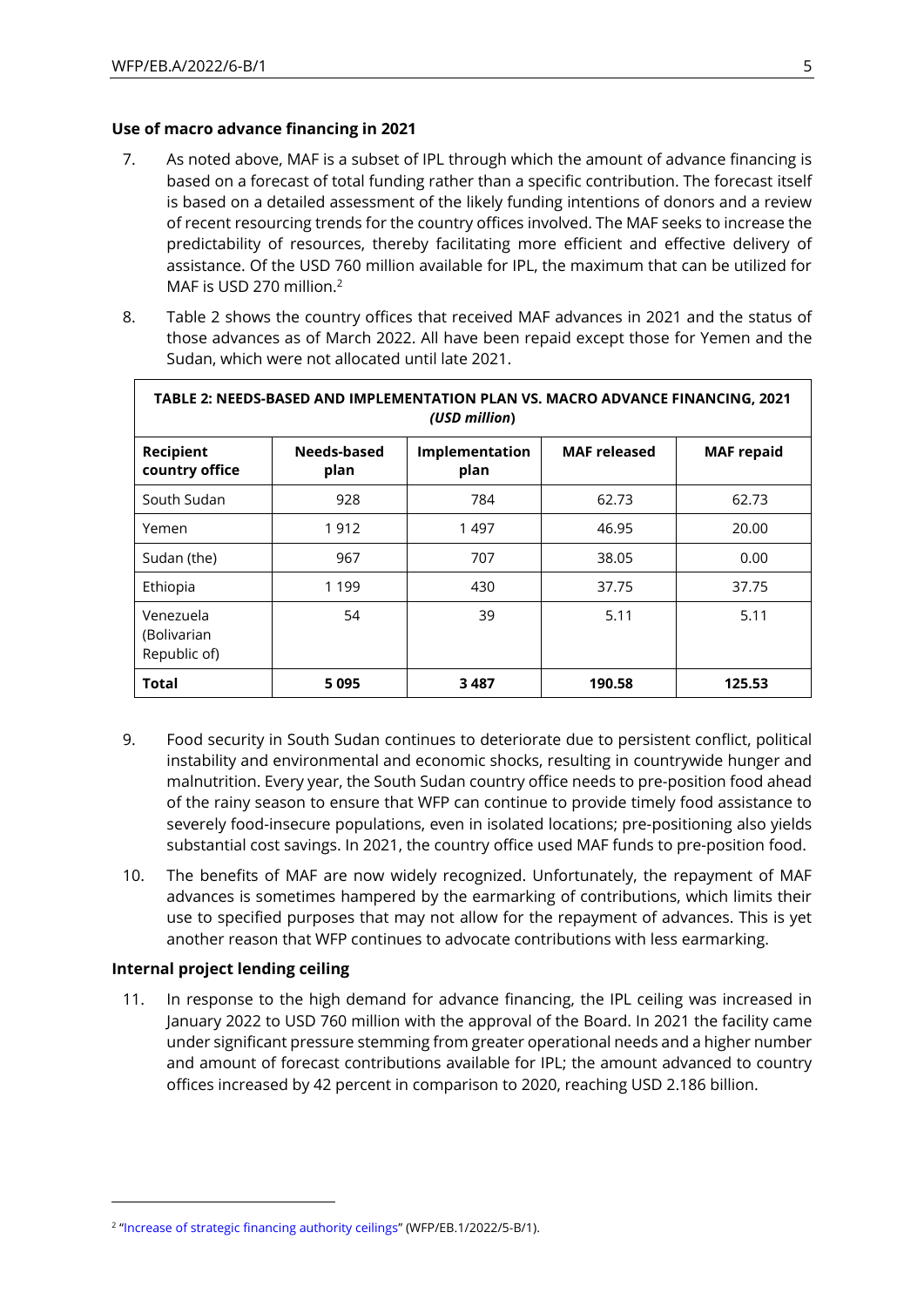- 12. The IPL facility is backed by an operational reserve of USD 95.2 million, which is available in case of defaults on forecasted contributions. When the new ceiling was established, it was backed by the same level of operational reserve, with the result that the leverage ratio (i.e. the ratio of the IPL ceiling to the operational reserve) increased from 6:1 to 8:1.
- 13. As humanitarian needs and the funded programme of work have grown since 2015, the IPL ceiling as a percentage of the programme of work has decreased from 11.4 percent to 6 percent (table 3).

|      | TABLE 3: FUNDED PROGRAMME OF WORK VS INTERNAL PROJECT LENDING CEILING<br><b>AND YEARLY ALLOCATIONS</b> |                                     |                                                 |                                                       |                                                                  |                                                                    |
|------|--------------------------------------------------------------------------------------------------------|-------------------------------------|-------------------------------------------------|-------------------------------------------------------|------------------------------------------------------------------|--------------------------------------------------------------------|
| Year | <b>Funded</b><br>programme<br>of work*<br>(USD million)                                                | <b>IPL ceiling</b><br>(USD million) | Ratio<br>against USD<br>95.2 million<br>reserve | <b>IPL ceiling</b><br>as % of<br>programme<br>of work | <b>IPL</b><br>allocations<br>(including<br>MAF)<br>(USD million) | <b>IPL</b><br>allocation as<br>% of funded<br>programme<br>of work |
| 2014 | 5 5 0 0                                                                                                | 257                                 | $6:1***$                                        | 4.7                                                   | 1 0 9 2.8                                                        | 19.9                                                               |
| 2015 | 5 0 0 0                                                                                                | 570                                 | 6:1                                             | 11.4                                                  | 777.5                                                            | 15.6                                                               |
| 2016 | 5 9 0 0                                                                                                | 570                                 | 6:1                                             | 9.7                                                   | 1 1 7 3 . 1                                                      | 19.9                                                               |
| 2017 | 6 100                                                                                                  | 570                                 | 6:1                                             | 9.3                                                   | 1 3 1 3 . 7                                                      | 21.5                                                               |
| 2018 | 7 300                                                                                                  | 570                                 | 6:1                                             | 7.8                                                   | 1 347.2                                                          | 18.5                                                               |
| 2019 | 8 1 0 0                                                                                                | 570                                 | 6:1                                             | 7.0                                                   | 1 8 1 4 . 1                                                      | 22.4                                                               |
| 2020 | 8 4 0 0                                                                                                | 570                                 | 6:1                                             | 6.8                                                   | 1 543.1                                                          | 18.4                                                               |
| 2021 | 9500                                                                                                   | 570                                 | 6:1                                             | 6.0                                                   | 2 186.8                                                          | 23.0                                                               |
| 2022 | 9500                                                                                                   | 760                                 | 8:1                                             | 8.0                                                   |                                                                  |                                                                    |

\* Source: 2014–2021: actual contribution revenue. 2022: WFP global forecast for February.

\*\* Until 2015, IPL was part of the Working Capital Financing Facility, which had an overall ceiling of USD 607 million and a reserve of USD 101 million.

- 14. A Boston Consulting Group analysis carried out in  $2014<sup>3</sup>$  concluded that WFP had a conservative approach to leveraging the operational reserve and that the leverage ratio of 6:1 could responsibly be increased to 10:1. In 2021, a new Boston Consulting Group analysis reconfirmed that IPL is an effective advance financing mechanism and that, should the need arise, WFP should increase the ceiling in order to maximize its potential by increasing the leverage ratio to 10:1.
- 15. Based on the unprecedented magnitude of humanitarian need, WFP's global forecast suggests that contributions will reach USD 9.5 billion in 2022. If the IPL ceiling is increased to USD 760 million, it will therefore amount to 8 percent of the funded programme of work. Table 3 shows that the IPL ceiling as a percentage of the programme of work has ranged from 4.7 percent to 11.4 percent, while IPL allocations as a percentage of the funded programme of work have varied between 15.3 percent and a record high of 23 percent in 2021.

<sup>3</sup> "[Financial Framework Review: Restructuring the Working Capital Financing Facility](https://executiveboard.wfp.org/document_download/WFP-0000024722)" (WFP/EB.A/2014/6-D/1).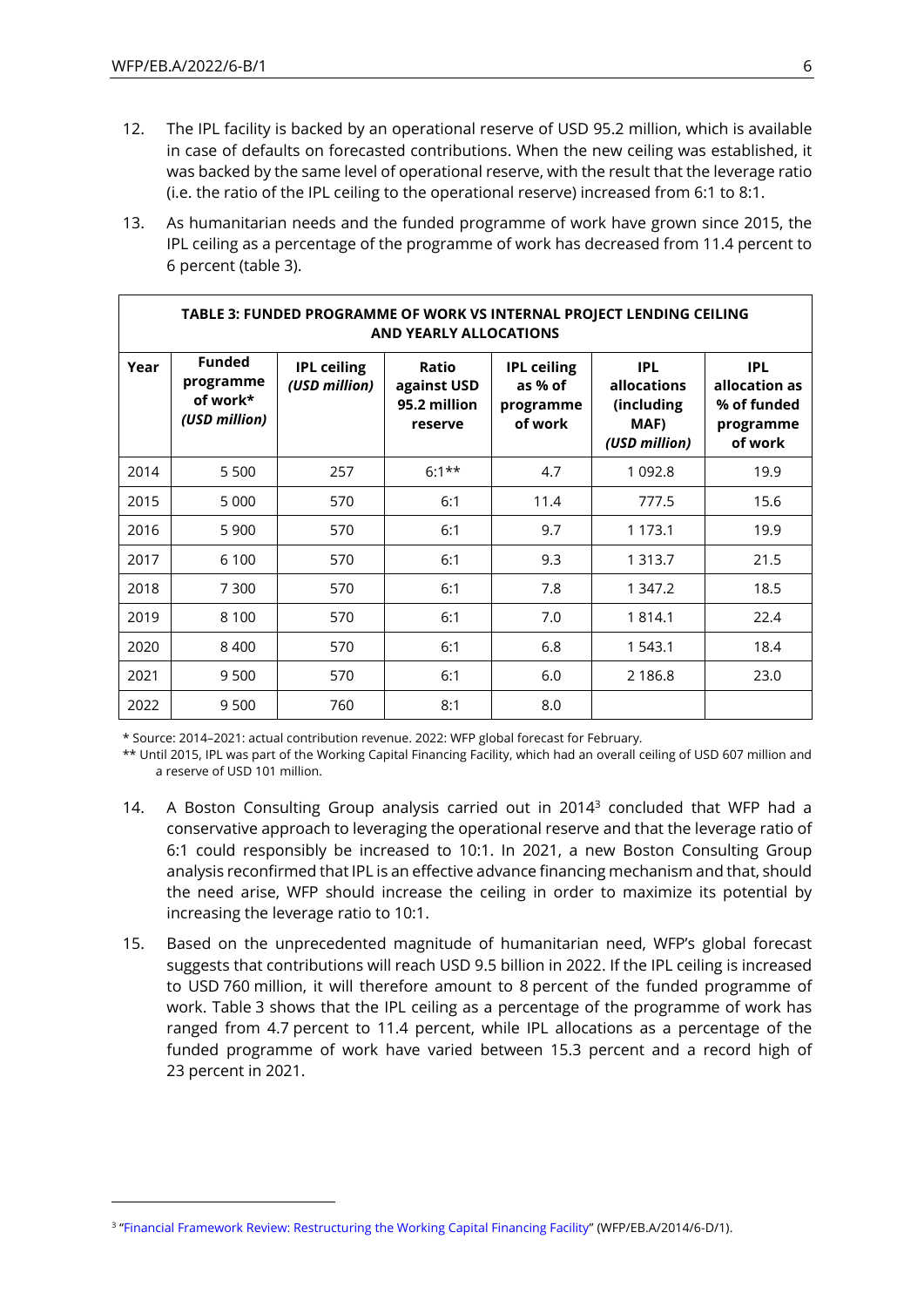- 16. Given the effectiveness of this mechanism, the increased demand from country offices, and more and more forecast contribution being available for IPL collateral, the robust risk mitigation measures in place such as a strong global forecasting process, management recommends to the Board to increase the IPL ceiling to USD 950 million, bringing the leverage ratio of 10:1 against the reserve (USD 95.2 million). Within this revised ceiling, the maximum that would be utilized for MAF would remain unchanged at USD 270 million. As an internal tool for flexibly managing operations, this mechanism does not require additional contributions from donors.
- 17. While there is no immediate imperative to increase the IPL ceiling, doing so will enhance WFP's ability to undertake advance financing, allowing it to respond quickly to country office need for more predictable funding, for example when the amount of collateral available for IPL increases suddenly as the result of an increase in forecast contributions prompted by a large-scale emergency. Sudden onset crises since the summer of 2021, for example in Afghanistan and Ukraine, make it imperative that WFP have some cushion for managing these unique financial instruments with agility in times of uncertainty.
- 18. WFP's risk mitigation measures have been effective in maintaining a low level of write-offs to date. The operational reserve of USD 95.2 million available in case of defaults on forecast contributions has been used only twice, at a total cost of USD 8.1 million. <sup>4</sup> This is equivalent to 0.06 percent of the USD 14.3 billion advanced through IPL (including MAF) since 2004 (annex II).
- 19. WFP takes a systematic approach to managing IPL, which includes a robust forecasting process and strong trend analysis that are regularly captured in the corporate platform, Salesforce. WFP also engages in continuous dialogue with donor governments with the aim of increasing the flexibility of grant validity periods so that contributions can be used as collateral for advance financing, thus minimizing the possibility of default.

### **Use of the Immediate Response Account in 2021**

- 20. The IRA is a flexible, replenishable, revolving multilateral funding mechanism that enables WFP to cover immediate pipeline breaks in the delivery of life-saving assistance. It is replenished by directed contributions (i.e. contributions designated by their donors specifically to replenish the IRA). The term "revolving" means that funds allocated from the IRA to an operation may subsequently be reimbursed with donor contributions received for that operation. Contributions that are used for this purpose are reported under the operations to which they were directed.
- 21. An IRA allocation requires no specific forecast contribution as collateral. It can be repaid with confirmed contributions as long as any conditions attached to the contributions permit that. When a CSP comes to an end, any IRA allocations that have not been repaid can be converted into grants.
- 22. The IRA opening balance in 2021 was USD 75.46 million; throughout the year the IRA received USD 188.2 million in revenue, comprising USD 64 million from directed contributions, USD 53.8 million from other sources such as multilateral contributions and surplus from the self-insurance special account (USD 20 million) (see annex III), and USD 70.4 million from revolved funds, as illustrated in table 4.

<sup>4</sup> USD 5.9 million was not recovered from a protracted relief and recovery operation in the Democratic Republic of the Congo in 2005 and USD 2.2 million was not recovered from the United Nations Humanitarian Air Service in 2011.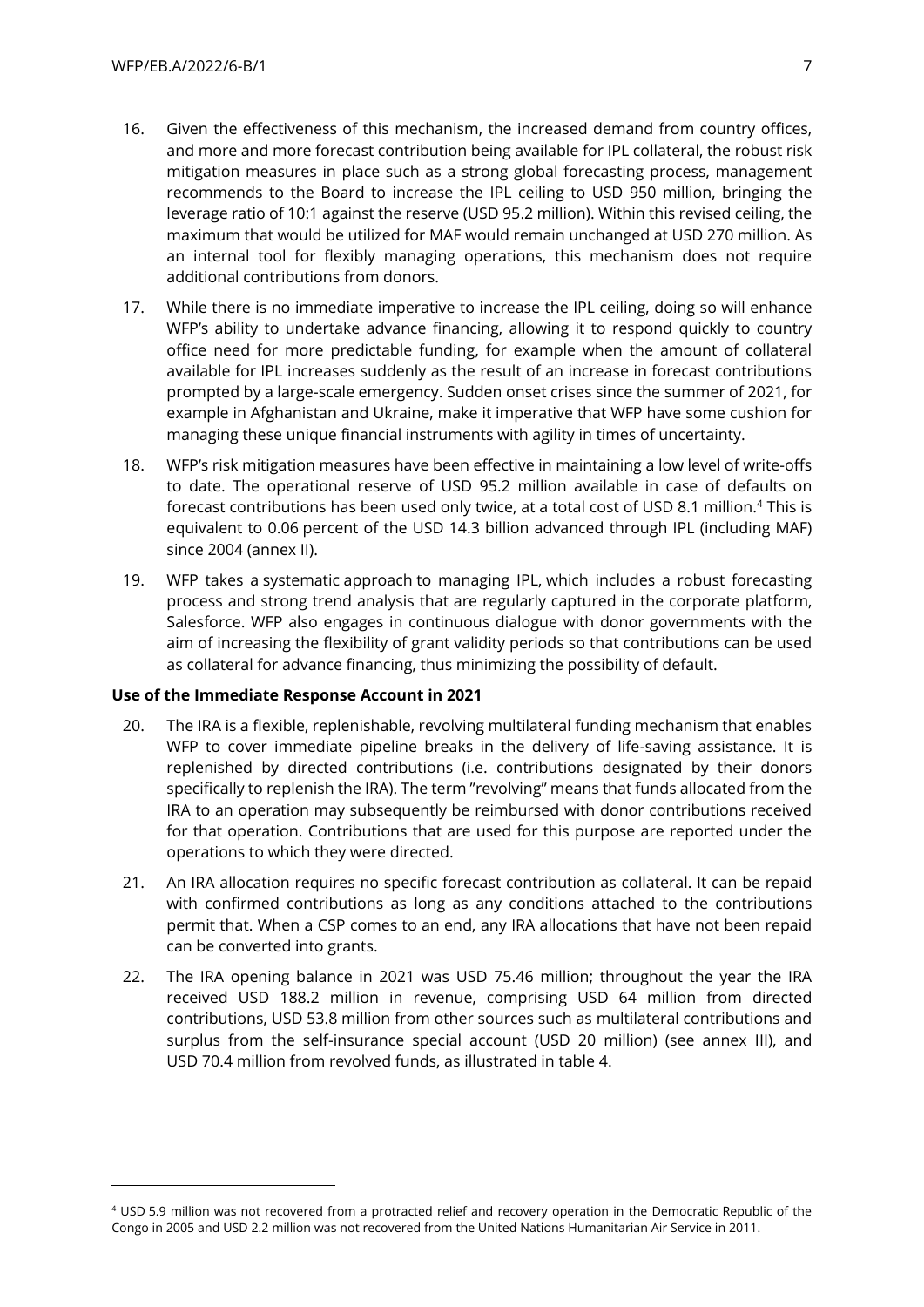|                                                                       | TABLE 4: IMMEDIATE RESPONSE ACCOUNT MOVEMENTS, 2011-2021 (USD million) |                          |       |                          |                          |                |       |       |                          |       |         |
|-----------------------------------------------------------------------|------------------------------------------------------------------------|--------------------------|-------|--------------------------|--------------------------|----------------|-------|-------|--------------------------|-------|---------|
| Year                                                                  | 2011                                                                   | 2012                     | 2013  | 2014                     | 2015                     | 2016           | 2017  | 2018  | 2019                     | 2020  | 2021    |
| Directed<br>contributions                                             | 38.1                                                                   | 56.2                     | 52.1  | 53.1                     | 50.2                     | 33.9           | 33.2  | 29.6  | 22.6                     | 24.7  | $64.0*$ |
| Other revenue                                                         | $\overline{\phantom{0}}$                                               | $\overline{\phantom{a}}$ |       | $\overline{\phantom{a}}$ | 57.1                     | 13.7           | 18.7  | 67.1  | 23.1                     | 77.5  | 53.8    |
| Multilateral<br>contributions                                         |                                                                        |                          |       |                          | $\overline{\phantom{a}}$ | 13.7           | 13.7  | 23.1  | 23.1                     | 25.0  | 30.6    |
| Programme<br>support and<br>administrative<br>equalization<br>account |                                                                        | $\overline{\phantom{a}}$ |       | $\overline{\phantom{a}}$ | 50.0                     | $\blacksquare$ | 15.0  | 44.0  | $\overline{\phantom{a}}$ | 52.5  |         |
| Other                                                                 | $\overline{\phantom{0}}$                                               | $\blacksquare$           |       |                          | 7.1                      |                |       | ۰     |                          |       | 23.2    |
| Revolved funds                                                        | 104.4                                                                  | 82.4                     | 88.6  | 132.6                    | 5.3                      | 125.2          | 114.5 | 68.3  | 150.0                    | 82.5  | 70.4    |
| <b>Total revenue</b>                                                  | 142.5                                                                  | 138.6                    | 140.7 | 185.7                    | 202.6                    | 172.8          | 166.4 | 165   | 195.7                    | 184.7 | 188.2   |
| <b>Allocations</b>                                                    | 161.9                                                                  | 126.1                    | 165.3 | 182.0                    | 164.2                    | 215.2          | 154.2 | 144.2 | 161.0                    | 188.5 | 220.0   |

\* This figure excludes USD 3.1 million confirmed contributions from private donors in 2021 that were transferred to the IRA reserve in January 2022.

- 23. IRA allocations in 2021 totalled USD 220 million (see annex IV) and were provided to 49 CSPs. The five country offices that received the largest IRA allocations in 2021 were Afghanistan (USD 48.83 million), Nigeria (USD 34.27 million), Yemen (USD 28.17 million), Mozambique (USD 27.27 million) and Ethiopia (USD 22.13 million). Other large allocations were made to CSPs for Madagascar (USD 16.15 million) and Myanmar (USD 8.39 million). At the end of 2021, the IRA balance was USD 43.71 million. Allocations yet to be repaid totalled USD 352.84 million and USD 19.04 million was converted to grants during the year.
- 24. Around USD 6 million was allocated to emergency preparedness activities, enhancing WFP's capacity to respond to unfolding humanitarian crises especially in central Africa and Western Asia.
- 25. Despite record-high directed contributions, the IRA came under considerable strain in 2021 because the volume of requests from country offices also reached a record high of USD 220 million and the level of available revolved funds was low. As a result, the account required the largest ever injection of funding from multilateral contributions and other sources such as the surplus from the self-insurance special account.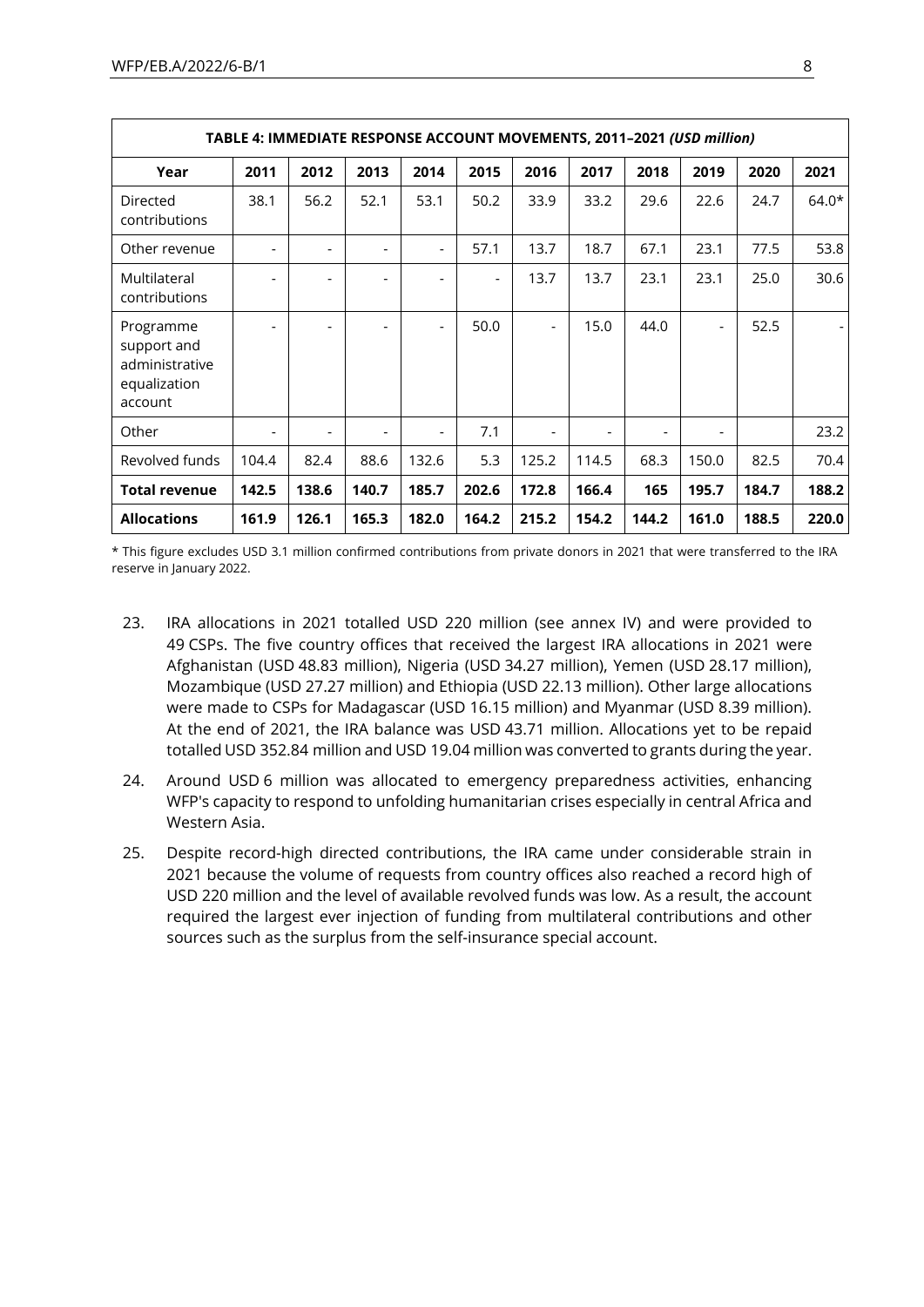#### **Ethiopia**

Conflict spread across northern Ethiopia in 2021, reversing progress made in achieving food security in many parts of the country and causing a humanitarian crisis. WFP had to respond quickly and at scale as malnutrition and food insecurity reached unprecedented levels in the face of devastating overlapping crises driven by conflict, climate shocks including drought and floods, the COVID-19 pandemic, desert locust infestations and socioeconomic challenges. Conflict in Tigray expanded into the regions of Afar and Amhara, displacing millions of Ethiopians throughout 2021. The estimated food-insecure population grew from 10.9 million in April 2021 to more than 18 million by the end of the year.

An IRA allocation supported a blanket supplementary feeding programme introduced to protect the nutrition status of children age 6–59 months and pregnant and lactating women through the provision of specialized nutritious foods for three months in 35 *woredas* in the Tigray region; the funding was also used to respond swiftly to the emerging internally displaced person crisis in the same region. The advance financing allowed WFP to commence distributions while additional resources were being mobilized; it was also used to purchase stocks of lipid-based nutrient supplement – large quantity, Super Cereal Plus, cereals and pulses from the GCMF inventory.

IRA allocations to Ethiopia totalled USD 22.13 million in 2021 and the combined benefits of the IRA and the GCMF enabled the Ethiopia country office to receive food at handover locations **for subsequent distribution** 11 days after receiving the funds.

#### **Mozambique**

Acute food insecurity is at alarmingly high levels in many parts of Mozambique, driven by overlapping climate shocks, conflict in the north and the COVID-19 pandemic.

Mozambique continues to be among the countries most vulnerable to the impacts of the climate crisis. Over the last three years, six tropical cyclones (Desmond, Idai, Kenneth, Chalane, Eloise and Guambe) have caused major damage, mainly in the central provinces. In January 2021, cyclone Eloise set back efforts to recover from previous storms.

Northern Mozambique is also the site of one of the world's fastest growing displacement crises. Since mid-2020, the number and intensity of attacks by non-state armed groups has increased steadily, exacerbating the humanitarian situation. Attacks on Palma district in March 2021 had a severe impact on civilians and resulted in increased militarization of the region, including the deployment of foreign troops. As of June 2021 the ongoing attacks had displaced over 720,000 people, including internally displaced persons seeking refuge in Nampula and Niassa provinces.

Due to a critical funding shortfall, WFP was forced to provide a single food distribution in July 2021 to cover both July and August 2021, effectively cutting rations by 50 percent. Based on a prioritization exercise for September–December that examined reductions in beneficiary numbers and rations, the country office continued to provide food rations providing 78 percent of daily caloric needs. Any further reduction in rations would compromise the nutritional value of the food basket in the context of pre-existing vulnerabilities and high levels of stunting, which are particularly severe in Cabo Delgado province.

Through the IRA USD 27.3 million was allocated to Mozambique to provide life-saving food assistance to conflict-affected internally displaced persons in northern Mozambique, preventing critical pipeline breaks and further ration cuts. Without these resources, food supplies would have been significantly compromised, leading to the reduction or even suspension of food distribution to those in need.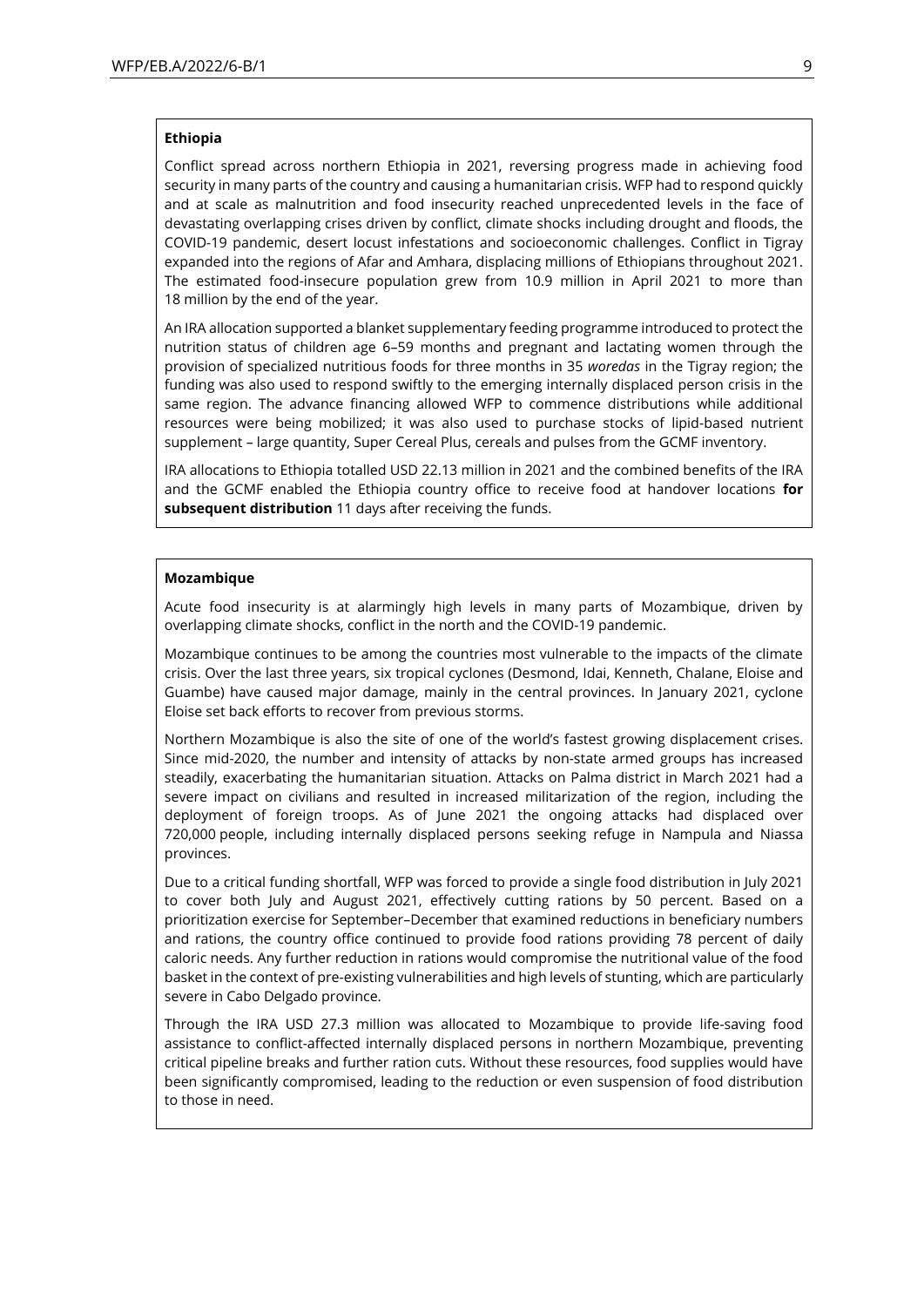26. In 2021 IRA requests averaged USD 18.3 million per month. At its lowest, the account balance was USD 32.4 million. Such a low balance increases the risk of failing to respond to country offices requests for support in the event of a sudden emergency. Furthermore, the first quarter of 2022 saw a 46 percent increase in the monthly average of IRA allocations, and with an opening balance of USD 43.7 million, WFP management is concerned about the financial health of the IRA. WFP is therefore reviewing the IRA to redefine the target level of the account and examine options for injecting funds when the balance becomes critically low.

### **Immediate Response Account target**

- 27. WFP's financial regulation 4.3 states that "the Board shall establish a target level for the IRA for each financial period. The target level should be maintained by annual replenishment contributions from donors and, when possible, by repayment of advances made for eligible operations or activities". Management seeks Board approval to maintain the IRA target level<sup>5</sup> at USD 200 million.
- 28. Given the wording of the regulation, "target level" can be interpreted to mean a targeted level of revenue from various sources. As part of the ongoing review of the IRA, management is looking for ways to ensure its sustainability, including by increasing directed contributions to the IRA and decreasing dependency on transfers from reserves. To that end, WFP may seek Board approval for a target level of directed contributions to the IRA to serve as a basis for resource mobilization. The review recommendation regarding the 2023 IRA target will be presented in the next management plan.
- 29. The primary means of replenishing the IRA is directed contributions. Other means include:
	- a) repayment of IRA allocations with the consent of donors concerned;
	- b) unspent balances from contributions to country operations or other WFP activities, subject to donor conditions;
	- c) interest accrued on donor funds administered by WFP through trust funds for bilateral contributions; 6
	- d) insurance recoveries from commodity losses that cannot be programmed as miscellaneous income of the activity that has suffered the loss, <sup>7</sup> except as otherwise provided in the agreement with the donor; and
	- e) other sources as approved by relevant donors or management authorities or by the Executive Board, such as allocations from multilateral contributions, the PSA equalization account and unearmarked general funding.

### **Advance financing for corporate services**

- 30. WFP is able it to provide services efficiently through three corporate services mechanisms: the Fleet Centre, the Capital Budgeting Facility and fee-for-service activities. With the Board's approval of the management plan for 2022–2024, the overall ceiling for corporate services was increased to USD 147 million. The mechanisms are internal tools for managing operations flexibly and do not require contributions from donors.
- 31. WFP purchases light vehicles that are subsequently leased to WFP offices. The Fleet Centre fund provides advances to the Global Vehicle Leasing Programme special account to cover the capital and operational costs of fleet services, which are subsequently recovered through vehicle leasing fees charged to the budgets of WFP offices, CSPs and other users

<sup>5</sup> "[Report on the Use of the Immediate Response Account \(1 January](https://executiveboard.wfp.org/document_download/WFP-0000026123)–31 December 2006)" (WFP/EB.A/2007/10-D).

<sup>6</sup> [Financial Regulation 11.3](https://docs.wfp.org/api/documents/WFP-0000102455/download/) (page 48).

<sup>7</sup> Joint Directive [OS2013/001-RM2013/001-PG2013/001.](https://docs.wfp.org/api/documents/WFP-0000011358/download/)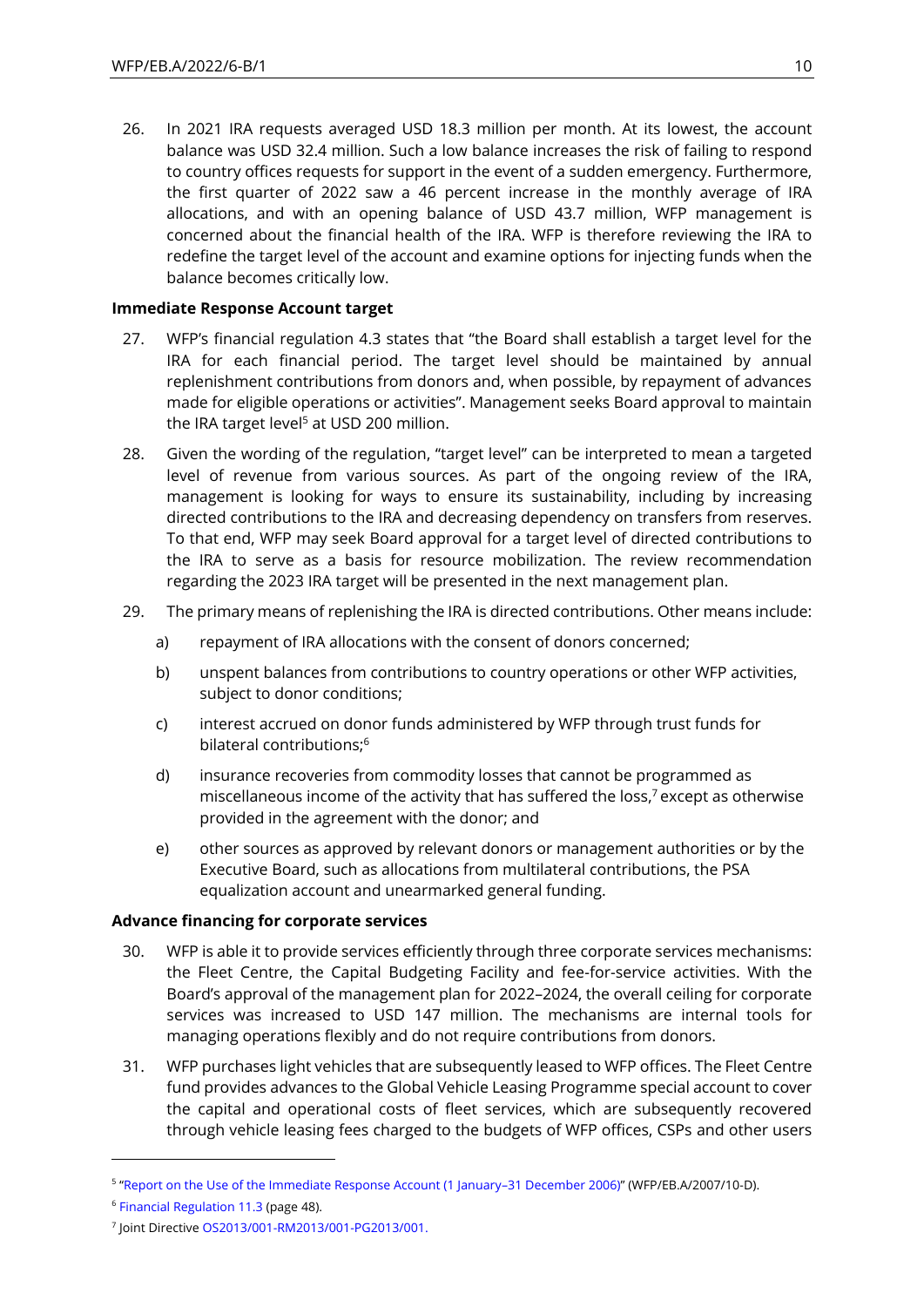of the services. This financing mechanism enables WFP to optimize centralized procurement through the bulk purchasing of vehicles; meanwhile a transparent leasing service mechanism and five-year light vehicle and eight-year armoured vehicle lifecycles enable WFP offices to plan their funding effectively. No new allocation was made in 2021. The outstanding amount as of 31 December 2021 was USD 10 million.

- 32. The Capital Budgeting Facility provides upfront financing for capital projects that can demonstrate quantifiable economic benefits and efficiency gains. In 2021, USD 19.6 million was disbursed to support the purchase of trucks in Afghanistan and Ethiopia amid the scale-up of activities to address dramatic food security needs; additional resources supported the development of cash-based transfer interventions, the renovation of WFP offices in Mali, the development of a human capital management platform and the implementation of the private sector partnerships and fundraising strategy. Repayments to the facility in 2021 amounted to USD 2.51 million and were made by the South Sudan country office for biometric registration and activities related to WFP's digital beneficiary information and transfer management platform (SCOPE) and by the Mali country office for the renovation of their premises. The balance of outstanding advances as of 31 December 2021 was USD 32.47 million.
- 33. The fee-for-service fund provides advances to cover the costs of internal services provided centrally; advances are repaid throughout the year from fees collected for services rendered. Services that benefit from fee-for-service advances include the recurring costs of corporate information technology (recovered on a per capita basis), staff security and a cash and voucher identity management project. In 2021 a total of USD 6.24 million was advanced to those services and USD 6.59 million was repaid. The balance of outstanding advances as of 31 December 2021 was USD 9 million.

### **Global Commodity Management Facility**

- 34. The Global Commodity Management Facility is a strategic financing mechanism through which WFP purchases food before the confirmation of contributions, with the objective of reducing lead times for food deliveries (especially in emergencies), purchasing food when market conditions are most favourable, enabling economies of scale and facilitating local and regional procurement.
- 35. Through GCMF operations, WFP maintains food inventories for supply lines in East, West and Southern Africa, the Middle East and most recently Asia, plus a global inventory of nutritious food available for all WFP country offices. These inventories are replenished using corporate funding on the basis of aggregated demand and the projected resources for countries with common logistics corridors. Food purchased under the GCMF is released for specific operations when they have funding available from confirmed contributions or other advance financing facilities.

### **Highlights of Global Commodity Management Facility operations in 2021**

36. Throughout 2021, the GCMF continued to play an essential role in enabling WFP to reach beneficiaries more effectively and efficiently by providing a steady supply of food with shorter lead times and greater value for money than it could achieve through conventional procurement processes. This was especially important in the context of the continuing uncertainty caused by the COVID-19 pandemic and its impact on global supply chains and in response to new and protracted emergencies.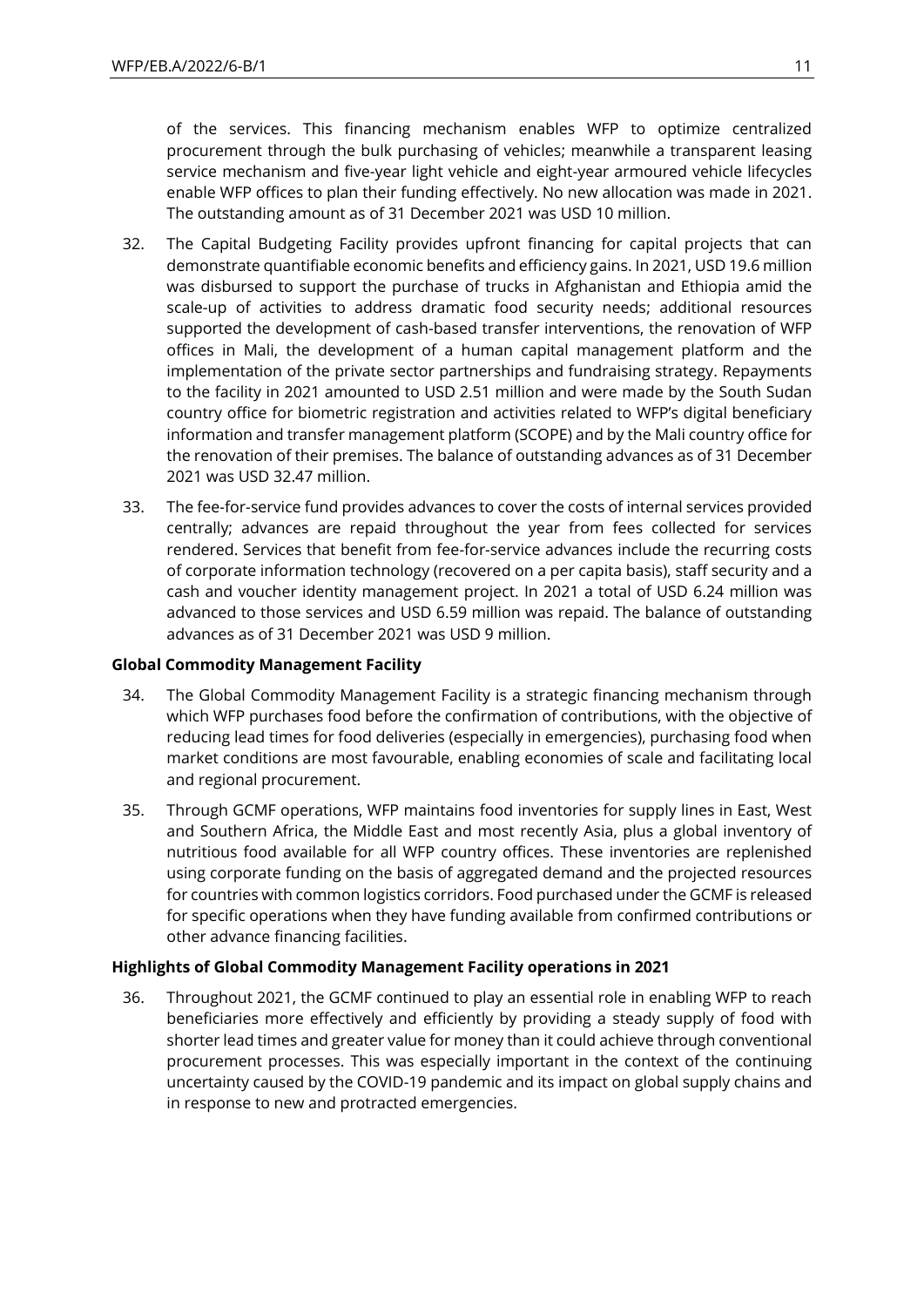37. In 2021, ten years after its establishment, ${}^{8}$  the GCMF delivered 2.5 million mt of food valued at USD 1.3 billion<sup>9</sup> to 49 country offices, demonstrating its potential to mitigate supply chain disruptions driven by the pandemic and to rapidly facilitate WFP operations addressing crises. By volume, the GCMF provided 60 percent of all country office food purchases in 2021. Country offices received their food in an average of 32 days, which is 73 percent faster than the average 120 days needed for conventional procurement processes. GCMF lead times increased slightly in 2021 compared to 2020, mainly due to the activation of the Asia supply line in mid-2021, which increased the average number of days required to receive GCMF commodities.



### **Figure 2: Global Commodity Management Facility average lead time, 2015-2021**

38. The GCMF has played a key role in supporting corporate emergency response, constituting a corporate, demand-driven financing solution that enables WFP to purchase food in anticipation of country office operational needs and confirmed contributions. In 2021, country offices operating in L2 and L3 emergencies purchased 1.7 million mt of food from the GCMF, representing 53 percent of their purchases and an 89 percent increase in volume compared to 2020. The increase was mainly driven by new emergencies in Afghanistan, Ethiopia and Madagascar and protracted crises in Yemen and Myanmar.



<sup>8</sup> "[Forward Purchase Facility](https://executiveboard.wfp.org/document_download/WFP-0000025126)" (WFP/EB.A/2012/6-B/1).

<sup>&</sup>lt;sup>9</sup> Refers to value of food only.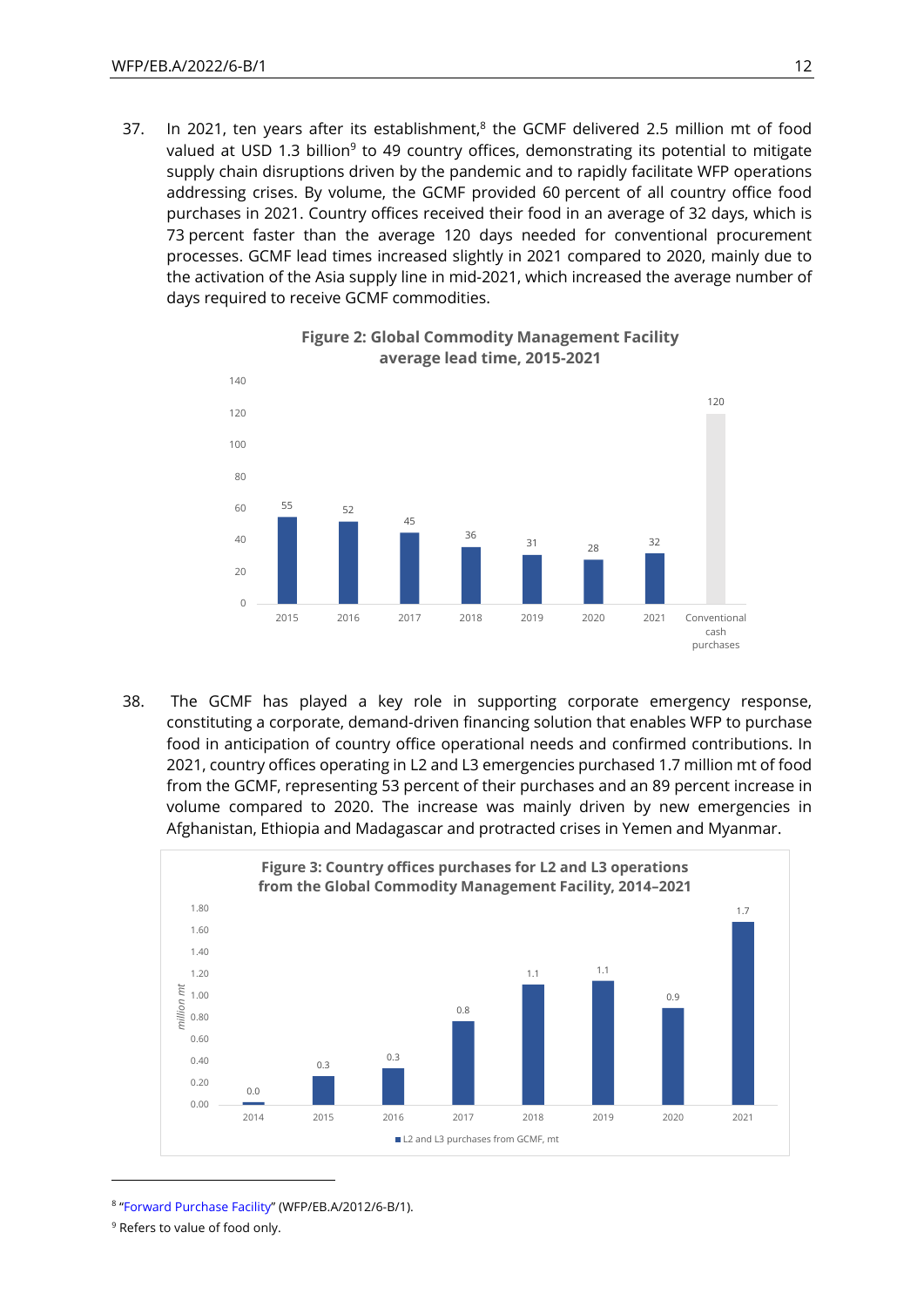39. Around 52 percent of the food purchased from the GCMF by country offices for L2 and L3 operations was bought using IPL and the IRA. The synergy among the strategic financing facilities was particularly successful in supporting WFP's response to the sharp increase in food insecurity in Afghanistan.

### **Afghanistan**

For Afghanistan, 2021 was a year of momentous turmoil and change defined by conflict, the withdrawal of foreign forces and the disintegration of the Government and subsequent takeover by the Taliban. After August Afghanistan became the world's largest humanitarian crisis, with 24.4 million people – 58 percent of the population – in need of humanitarian assistance by the end of the year.

The combined impacts of drought, conflict, COVID-19 and economic crisis have severely affected lives, livelihoods and people's access to food. This emergency has also generated a liquidity crisis, inflation and the collapse of essential services, which are all exacerbating the dire humanitarian situation.

With commitments from donors, WFP was able to secure USD 446 million for use in Afghanistan through corporate advance financing mechanisms: USD 397 million through IPL and USD 49 million through the IRA. The GCMF rapidly directed resources to its Asia supply line and supplied 177,000 mt of mixed commodities to Afghanistan valued at USD 120 million (food value only); this represented 35 percent of total food purchases for operations in Afghanistan in 2021 and established a stable and continuous supply of food.

Through these facilities, WFP was able to pre-position food and ensure a stable supply of assistance, especially for the winter lean season. These mechanisms were instrumental in maximizing the effectiveness of donor contributions and preventing critical pipeline breaks.

40. The lead time for country offices responding to L2 and L3 emergencies that purchased food from the GCMF was 75 percent shorter than the average lead time for conventional purchases. On average, it took 30 days for these country offices to receive food from the GCMF at handover locations; lead times were longer in Myanmar because of challenges related to the purchase of vegetable oil and rice. Myanmar had not been a regular GCMF customer except for specialized nutritious food (SNF); however, in response to the emergency the GCMF made advance purchases of vegetable oil and rice to establish a stable supply line of food. As there had not previously been a GCMF supply line of food the average lead time was longer at the start.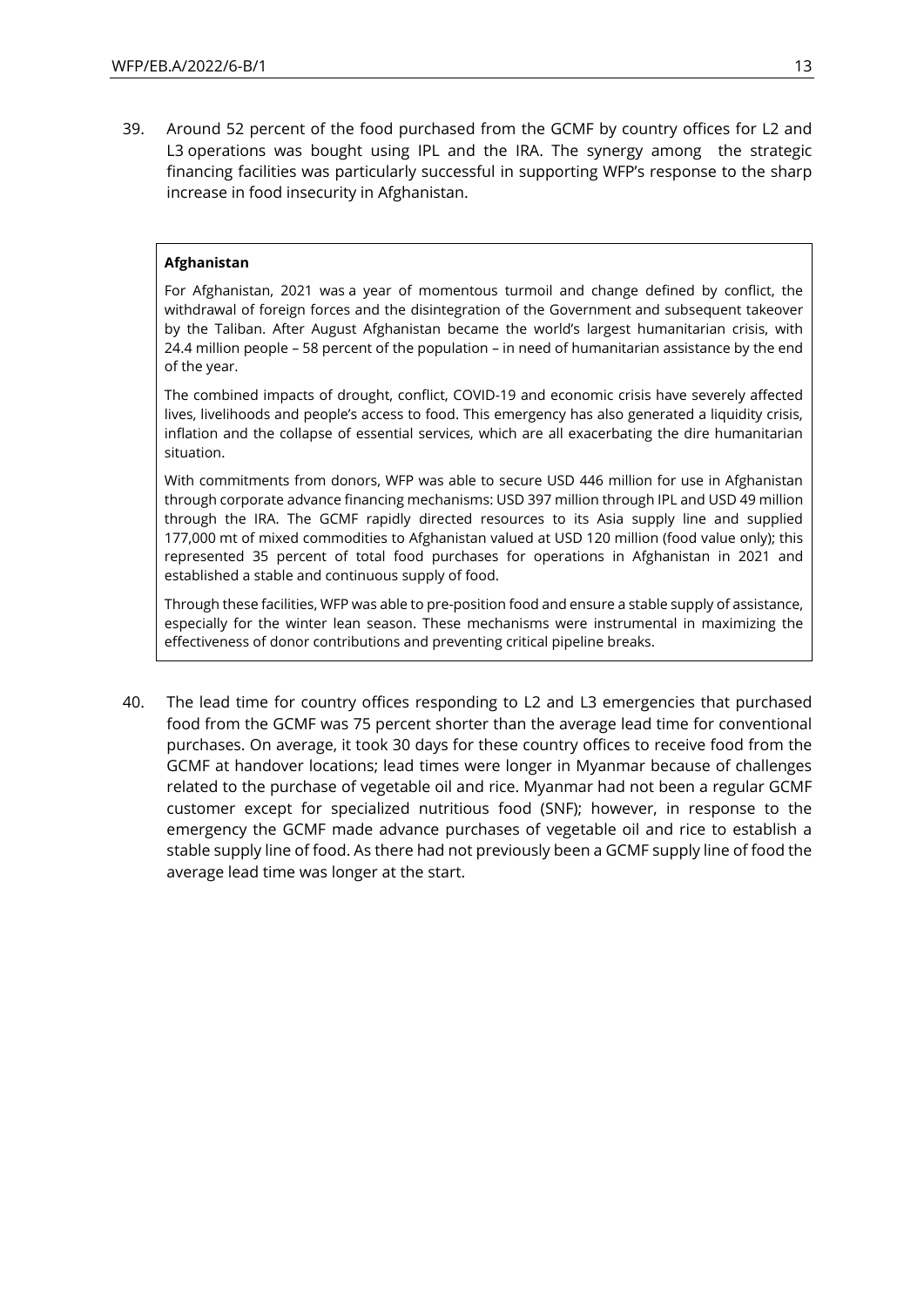

- 41. The GCMF plays a particularly valuable role in the delivery of SNF. Every reduction of one day in the lead time for SNF is important because the products address the acute needs of the most vulnerable beneficiaries. A share of the USD 800 million GCMF ceiling is allocated to maintaining a global inventory of SNF, which ensures that all WFP country offices can benefit from reduced lead times.
- 42. WFP utilizes a wide range of specialized foods to improve the nutritional intake of the people it assists around the world; however, the limited capacity of global suppliers and long lead times for processed food continue to make it a challenge to meet expected demand. In response, the corporate planning and performance, nutrition and supply chain operations divisions are implementing a long-term global strategy through the GCMF to help country offices overcome global capacity limitations. The strategy is aimed at improving prioritization, ensuring continuous production and maximizing supplier capacity. In recent years, progress has been made in increasing and diversifying SNF suppliers. In 2021, a new supplier opened in West Africa, and additional suppliers with promising capacity for 2022 were found.
- 43. In 2021, the GCMF supplied 220,000 mt of SNF valued at USD 305 million,<sup>10</sup> which was 94 percent of the total volume of SNF procured by country offices. Forty-two country offices purchased SNF from GCMF stocks, receiving their food after an average of 40 days (see figure 5 for a breakdown by commodity); this is 67 percent faster than procurement through the conventional procurement process.

<sup>&</sup>lt;sup>10</sup> Refers to value of food only.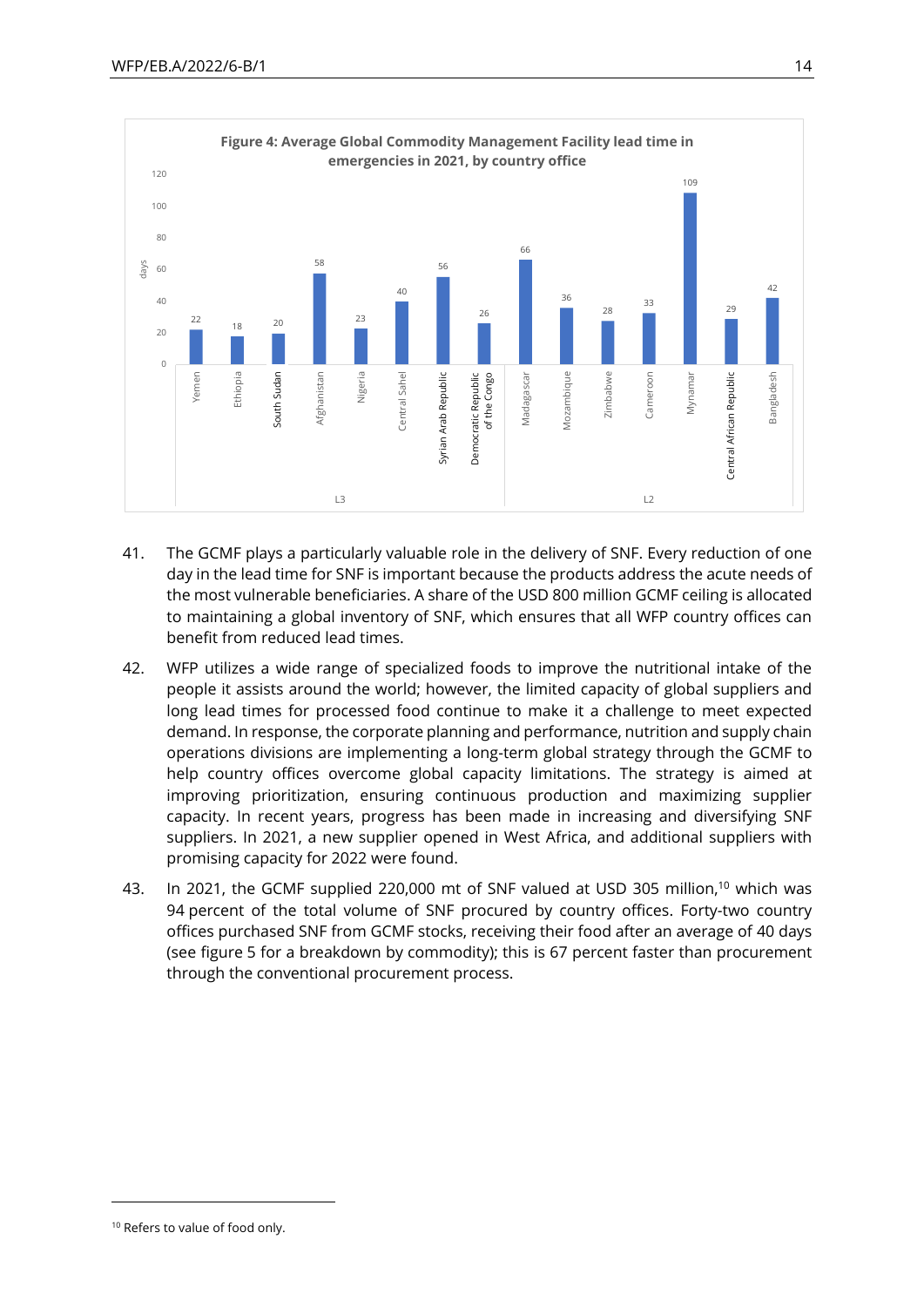

LNS: MQ = lipid-based nutrient supplements (medium quantity); LNS: LQ = lipid-based nutrient supplements (large quantity); SC= Super Cereal; WSB = wheat-soya blend.

- 44. To build community resilience, the GCMF fosters local purchases and supports the creation of income-generating opportunities. When the GCMF was launched in 2011, most food purchased through the facility was from international markets. Since then, the share of local and regional purchases has steadily grown. In 2021, 48 percent of GCMF purchases were sourced from local and regional markets, reaching 1.2 million mt (valued at USD 705 million in food value only), a 25 percent increase compared to 2020 (see annex V).
- 45. In support of local and regional food systems, in 2021 the GCMF procured 92,000 mt (USD 34.6 million, food value only) from smallholder farmers, which represents a 5 percent increase in volume compared with 2020 and 78 percent of all WFP purchases from smallholder farmers. A portion of GCMF funds is set aside for purchases from smallholder farmers, ensuring that some funds for such purchases are always available. Purchases from smallholder farmers can also be made directly from regional envelopes when there are opportunities to purchase from smallholder farmers that exceed the set-aside amount.
- 46. The GCMF also enabled the procurement of 530,000 mt of food for service provision activities in the Sudan, which served to secure vital wheat imports into the country and thereby maintain a steady bread supply for local populations. In Ethiopia, WFP used the GCMF to support the Government in procuring and delivering food to communities in need.

### **Global Commodity Management Facility ceiling**

- 47. In January 2022 the Executive Board approved the increase of the GCMF ceiling from USD 660 million to USD 800 million in order to address the sudden and unforeseen rise in food insecurity in Afghanistan and the worsening situation in the Middle East and to reinstate the envelope for unfolding emergencies.
- 48. Of the USD 800 million, WFP allocated USD 700 million to active supply lines to ensure a steady corporate inventory of food ready to be transferred to country operations with reduced lead times and USD 20 million to support smallholder farmer procurement activities through a dedicated budget line, while USD 80 million remained available for allocation to any supply line where it was needed to respond to unfolding emergencies.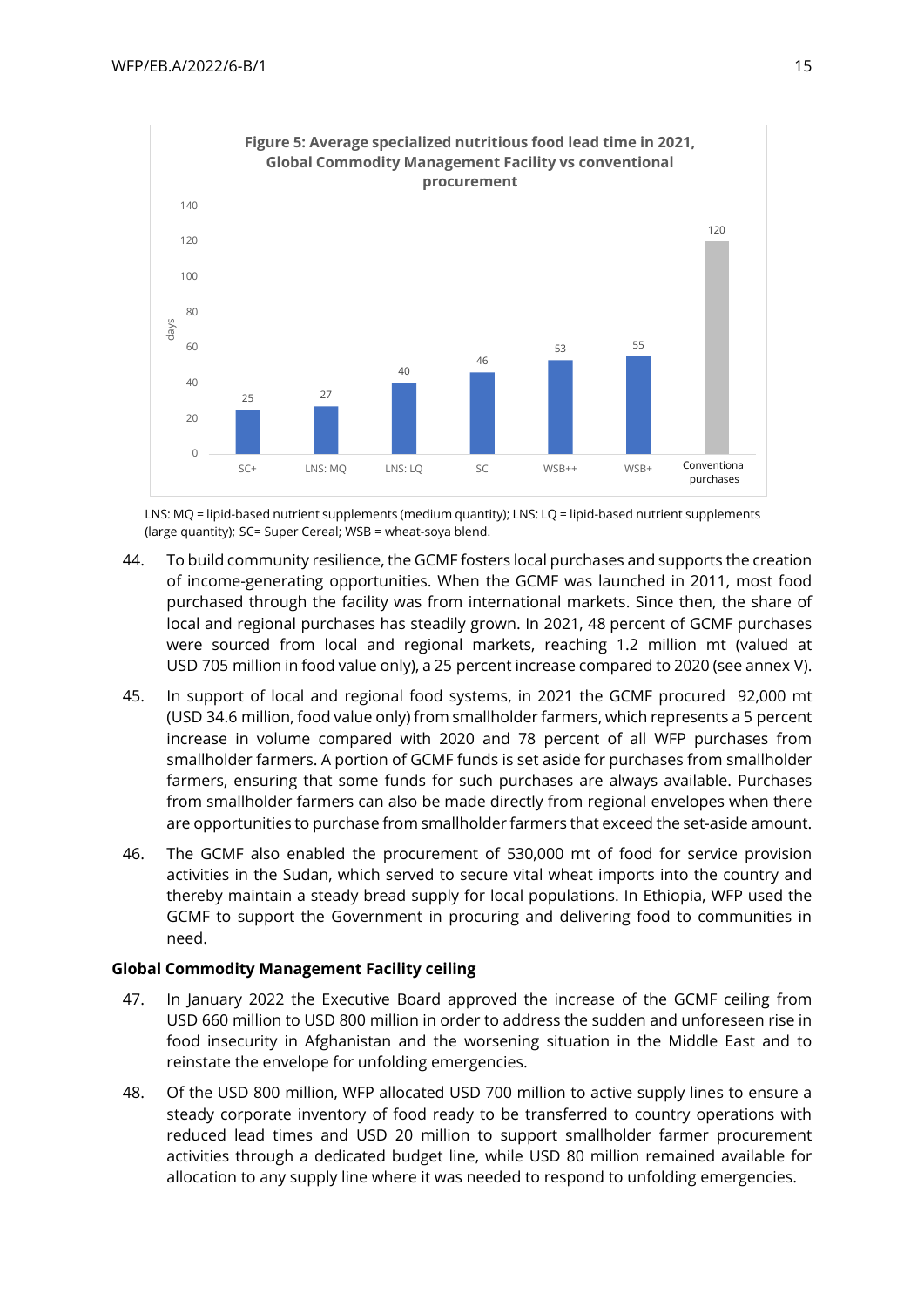- 49. In March 2022, WFP decided to allocate USD 40 million of unallocated funds to various supply lines, leaving USD 40 million for unfolding emergencies. This allocation was based on a demand analysis, food requirements, funding projections, historical resourcing trends, average commodity costs, supply chain lead times and replenishment strategies.
- 50. Over the years, the GCMF ceiling has risen in line with the growth of the funded programme of work and the increased demand (table 5). In 2020, GCMF sales accounted for 11.2 percent of the funded programme of work. In 2021, the sales value increased by 62 percent compared with the previous year and accounted for 16.1 percent of the funded programme of work. This expansion was mainly driven by emergencies in Afghanistan, Ethiopia and Yemen as well as increased requests for GCMF goods by many country offices looking to take advantage of shorter lead times offered by the facility.

|      | TABLE 5: FUNDED PROGRAMME OF WORK VS GLOBAL COMMODITY MANAGEMENT FACILITY<br><b>CEILING AND SALES</b> |                                      |                                                        |                                    |                                                      |                     |  |
|------|-------------------------------------------------------------------------------------------------------|--------------------------------------|--------------------------------------------------------|------------------------------------|------------------------------------------------------|---------------------|--|
| Year | <b>Funded</b><br>programme<br>of work*<br>(USD<br>million)                                            | <b>GCMF ceiling</b><br>(USD million) | <b>GCMF ceiling</b><br>as % of<br>programme<br>of work | <b>GCMF</b> sales<br>(USD million) | <b>GCMF sales as</b><br>% of<br>programme of<br>work | Capital<br>rotation |  |
| 2016 | 5 9 0 0                                                                                               | 350                                  | 5.9                                                    | 636.6                              | 10.8                                                 | 1.8                 |  |
| 2017 | 6 1 0 0                                                                                               | 350                                  | 5.7                                                    | 861.0                              | 14.1                                                 | 2.5                 |  |
| 2018 | 7 300                                                                                                 | 500                                  | 6.8                                                    | 917.2                              | 12.6                                                 | 1.8                 |  |
| 2019 | 8 1 0 0                                                                                               | 560                                  | 6.9                                                    | 932.2                              | 11.5                                                 | 1.7                 |  |
| 2020 | 8400                                                                                                  | 560                                  | 6.7                                                    | 942.8                              | 11.2                                                 | 1.7                 |  |
| 2021 | 9600                                                                                                  | 660                                  | 6.9                                                    | 1 532.0                            | 16.0                                                 | 2.3                 |  |
| 2022 | 9 500                                                                                                 | 800                                  | 8.4                                                    |                                    |                                                      |                     |  |

\* *Source*: for 2016–2021: actual contribution revenue; for 2022: WFP Global Forecast for February.

- 51. The GCMF budget ceiling is based on projected food requirements, funding projections, as well as on delivery lead times and the supply chain strategy such as buying when conditions are favourable. The combination of these variables affects the capital rotations<sup>11</sup>, and thus the GCMF ceiling.
- 52. The WFP global contributions forecast for 2022, updated in February, stands at USD 9.5 billion. As of April 2022, WFP is assessing donors' positions regarding the crisis in Ukraine and therefore the possibility of receiving even more in contributions for 2022, which may affect the forecast. In the light of uncertainty in the contribution forecast, WFP is conservatively estimating that 2022 GCMF sales will be equivalent to 2021 sales (see table 5).
- 53. The conflict in Ukraine is disrupting regional and international markets, increasing food prices and transportation costs. The price for wheat, a key commodity for WFP's food assistance operations, has risen by 64 percent compared to  $2021<sup>12</sup>$  leading in turn to higher prices for nutritious commodities. In addition the price of vegetable oil has recently surged. Shipping costs for containerized cargo were 25 percent higher in 2021 than in 2020

<sup>&</sup>lt;sup>11</sup> "Capital rotations" refers to the number of times the budget was used to purchase food and hand it over to purchasing country offices.

<sup>&</sup>lt;sup>12</sup> International Grains Council, IGC Gran Market Indicators, April 2022.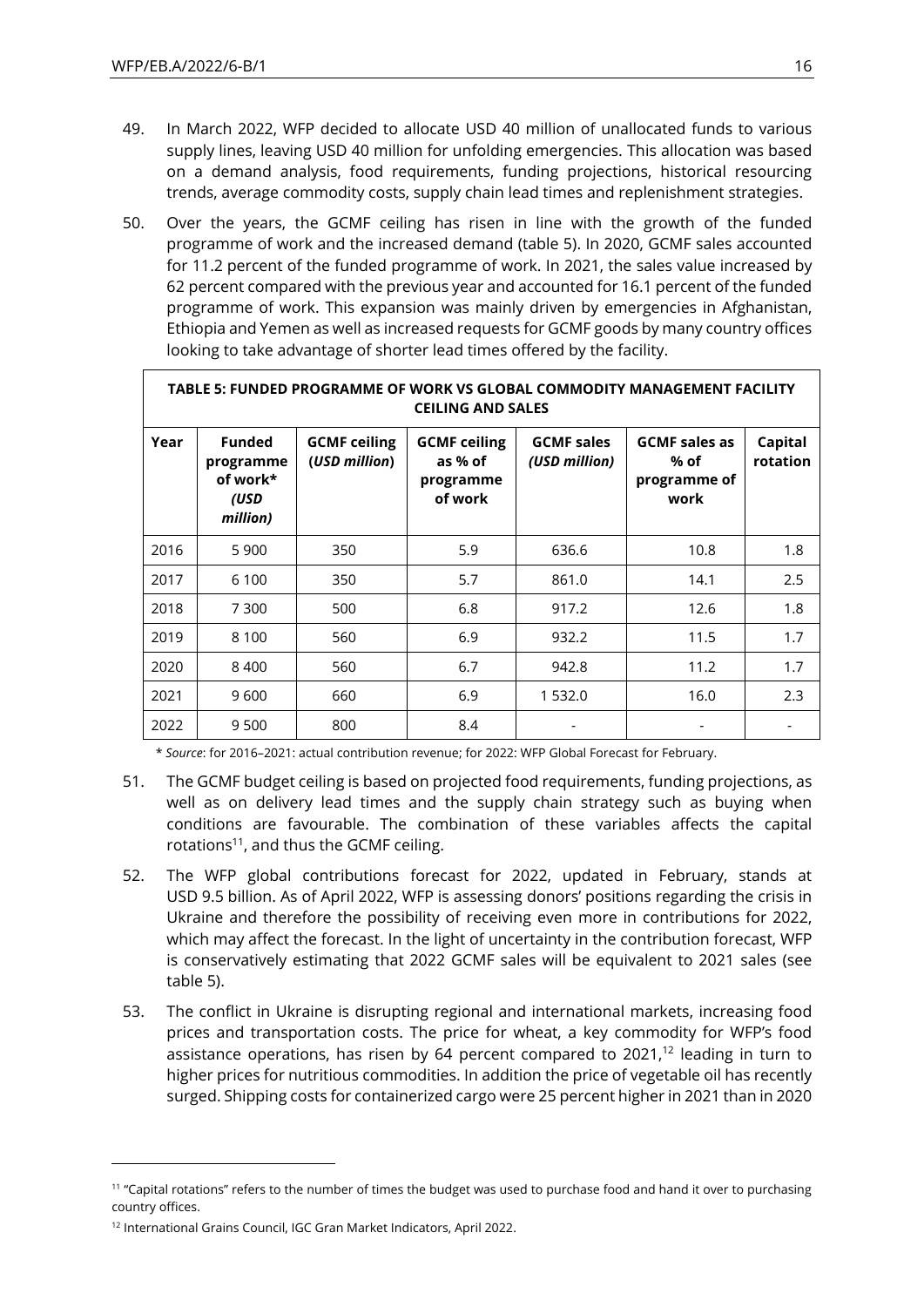and 54 percent higher for charters. The shipping market seems to have reached a plateau in 2021, and rates are expected to remain at their current high level throughout 2022.

- 54. WFP management seeks Board approval of an increase in the GCMF ceiling to USD 950 million, equivalent to 10 percent of the current contribution forecast for 2022. This will enhance WFP's ability to respond quickly to current and future increased food requirements in line with increased donor support affirmed through increased forecast contributions. With more available funds, WFP can more efficiently respond to new emergencies by allocating funds to the supply lines that most need them without affecting the funds allocated to other supply lines. In addition, given that the GCMF is an internal tool for flexibly managing operations, as noted above, increasing the GCMF ceiling will not require donor contributions.
- 55. It is therefore recommended that the GCMF ceiling be increased to USD 950 million. Management would utilize the facility across the following areas:
	- ➢ USD 760 million would be allocated to active supply lines to ensure a steady corporate inventory of food ready to be transferred to country operations with reduced lead times, including funds for SNF and smallholder farmers purchases.
	- $\triangleright$  USD 190 million would be kept available and ready to be allocated to any supply line where it is needed to respond to unfolding emergencies.
- 56. There is minimal risk involved in the purchase of commodities because it entails an asset swap, from cash to commodities. In fact, no financial losses have been recorded since the GCMF was established because all incidents related to stock purchased through GCMF, such as losses caused by problems with quality, packaging or expiration, have been fully covered by WFP's self-insurance scheme.
- 57. In 2021 GCMF food involved in such incidents was valued at USD 1.6 million, less than 0.1 percent of the total value of the food purchased by the facility during the year (USD 1.45 billion, food value only); this amount was fully recovered through WFP's self-insurance coverage, thanks to which the current operational reserve of USD 6 million, set in 2014, is still deemed a sufficient safety net for the GCMF.
- 58. Furthermore, as part of its risk mitigation measures, WFP uses a systematic crossfunctional approach to ensure the security of GCMF goods. These measures include a robust demand planning and forecasting process and procurement, transportation, warehousing, commodity accounting and commodity tracking policies and processes applicable to all WFP commodities.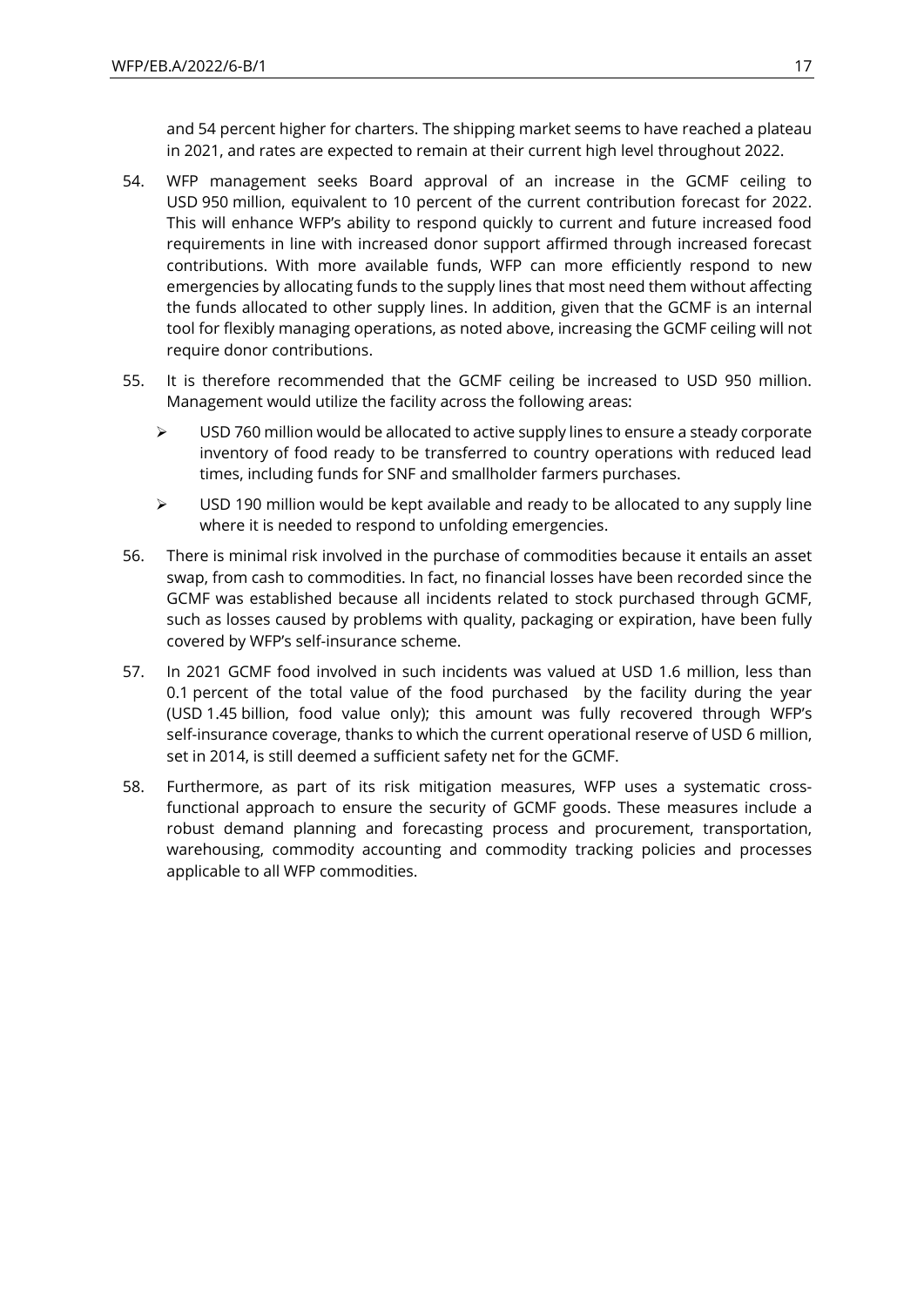# **ANNEX I**

| Country           | <b>Activity category</b>                                          | <b>Collateral donor</b>                                           | <b>IPL advances</b><br>(USD million) |
|-------------------|-------------------------------------------------------------------|-------------------------------------------------------------------|--------------------------------------|
| Afghanistan       | Malnutrition prevention activities                                | Finland                                                           | 4.1                                  |
|                   |                                                                   | Germany                                                           | 17.3                                 |
|                   |                                                                   | Switzerland                                                       | 7.6                                  |
|                   |                                                                   | United States of America                                          | 5.2                                  |
|                   |                                                                   | World Bank                                                        | 33.8                                 |
|                   | Unconditional resource transfers to<br>support access to food     | Austria                                                           | 3.1                                  |
|                   |                                                                   | Canada                                                            | 25.2                                 |
|                   |                                                                   | European Commission                                               | 8.5                                  |
|                   |                                                                   | Germany                                                           | 93.6                                 |
|                   |                                                                   | Luxembourg                                                        | 0.5                                  |
|                   |                                                                   | Spain                                                             | 0.0                                  |
|                   |                                                                   | Sweden                                                            | 1.5                                  |
|                   |                                                                   | Switzerland                                                       | 0.2                                  |
|                   |                                                                   | United Kingdom of Great<br><b>Britain and Northern</b><br>Ireland | 58.8                                 |
|                   |                                                                   | United States of America                                          | 15.6                                 |
|                   |                                                                   | World Bank                                                        | 86.2                                 |
|                   | Asset creation and livelihood support<br>activities               | Germany                                                           | 33.5                                 |
|                   | Service provision and platforms activities                        | Germany                                                           | 1.6                                  |
|                   | Country office corporate allocation to<br>support operation costs | Norway                                                            | 0.7                                  |
| <b>Algeria</b>    | Country office corporate allocation to<br>support operation costs | Norway                                                            | 0.5                                  |
|                   | Nutrition treatment activities                                    | United States of America                                          | 0.3                                  |
| <b>Armenia</b>    | Country office corporate allocation to<br>support operation costs | Norway                                                            | 0.4                                  |
| <b>Bangladesh</b> | Country office corporate allocation to<br>support operation costs | Norway                                                            | 0.6                                  |
|                   | Unconditional resource transfers to<br>support access to food     | <b>European Commission</b>                                        | 3.8                                  |
|                   |                                                                   | United States of America                                          | 19.2                                 |
|                   | Service provision and platforms activities                        | United States of America                                          | 2.8                                  |

# **2021 internal project lending advances**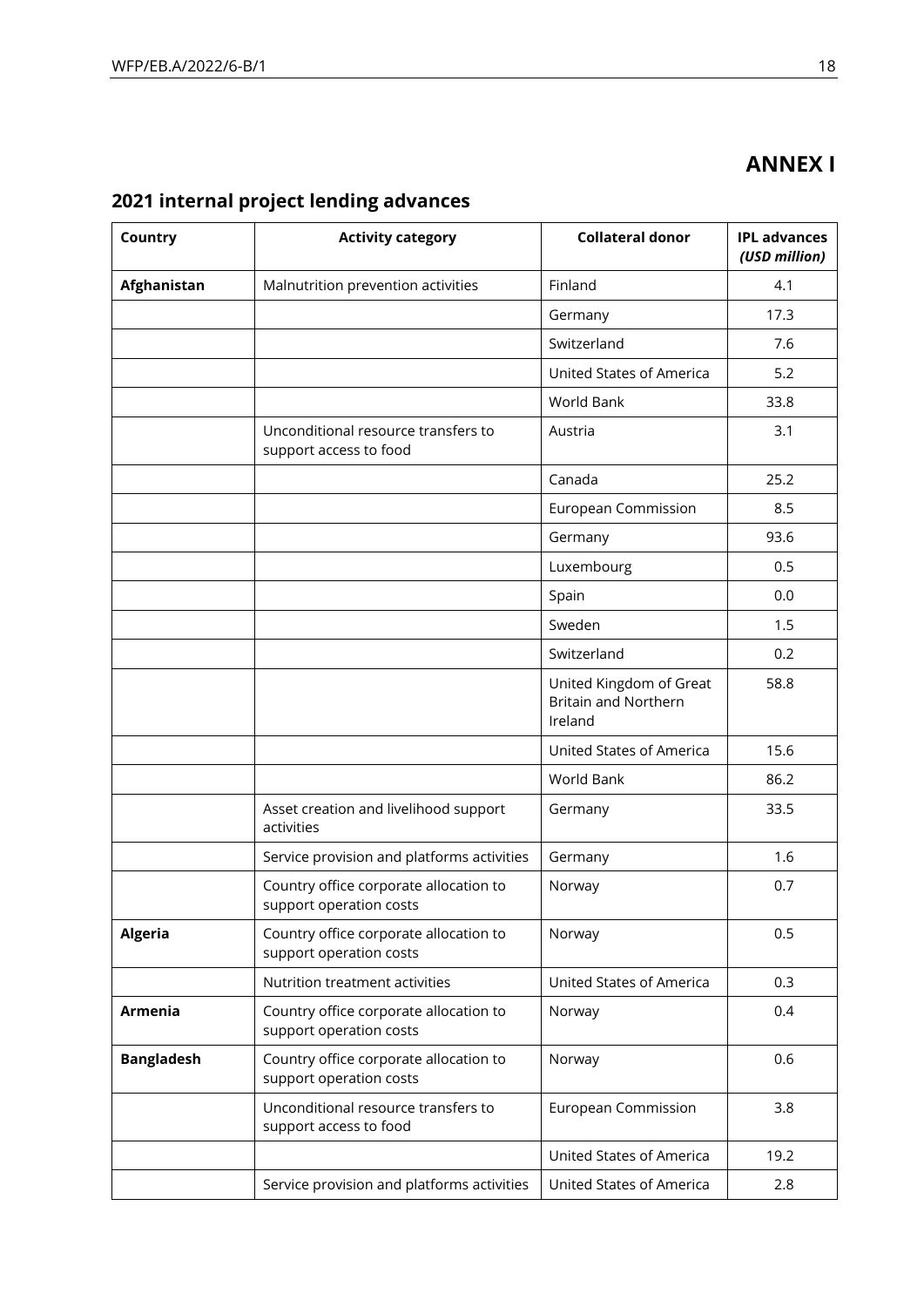| Country                            | <b>Activity category</b>                                          | <b>Collateral donor</b>    | <b>IPL advances</b><br>(USD million) |
|------------------------------------|-------------------------------------------------------------------|----------------------------|--------------------------------------|
| <b>Benin</b>                       | Country office corporate allocation to<br>support operation costs | Norway                     | 0.5                                  |
| <b>Bhutan</b>                      | Country office corporate allocation to<br>support operation costs | Norway                     | 0.4                                  |
| <b>Burkina Faso</b>                | Country office corporate allocation to<br>support operation costs | Norway                     | 0.6                                  |
|                                    | Unconditional resource transfers to<br>support access to food     | European Commission        | 2.3                                  |
|                                    |                                                                   | Finland                    | 1.2                                  |
|                                    |                                                                   | Germany                    | 1.7                                  |
|                                    |                                                                   | United States of America   | 4.3                                  |
|                                    | Asset creation and livelihood support<br>activities               | Germany                    | 5.1                                  |
|                                    | Institutional capacity strengthening<br>activities                | Germany                    | 0.0                                  |
|                                    | Nutrition treatment activities                                    | Germany                    | 1.1                                  |
|                                    | School meal activities                                            | Germany                    | 1.1                                  |
| <b>Burundi</b>                     | Malnutrition prevention activities                                | United States of America   | 1.2                                  |
|                                    | Unconditional resource transfers to<br>support access to food     | United States of America   | 2.8                                  |
| Cambodia                           | Country office corporate allocation to<br>support operation costs | Norway                     | 0.5                                  |
| Cameroon                           | Country office corporate allocation to<br>support operation costs | Norway                     | 0.6                                  |
|                                    | Unconditional resource transfers to<br>support access to food     | <b>European Commission</b> | 3.1                                  |
|                                    |                                                                   | Germany                    | 1.2                                  |
|                                    |                                                                   | United States of America   | 3.1                                  |
|                                    | Service provision and platforms activities                        | Germany                    | 0.8                                  |
| Caricom                            | Unconditional resource transfers to<br>support access to food     | Canada                     | 4.0                                  |
| <b>Central African</b><br>Republic | Country office corporate allocation to<br>support operation costs | Norway                     | 0.6                                  |
|                                    | Unconditional resource transfers to<br>support access to food     | United States of America   | 2.0                                  |
|                                    | Asset creation and livelihood support<br>activities               | Germany                    | 3.6                                  |
|                                    | Service provision and platforms activities                        | Germany                    | 0.8                                  |
|                                    | Institutional capacity strengthening<br>activities                | Germany                    | 0.2                                  |
|                                    | Nutrition treatment activities                                    | Germany                    | 0.9                                  |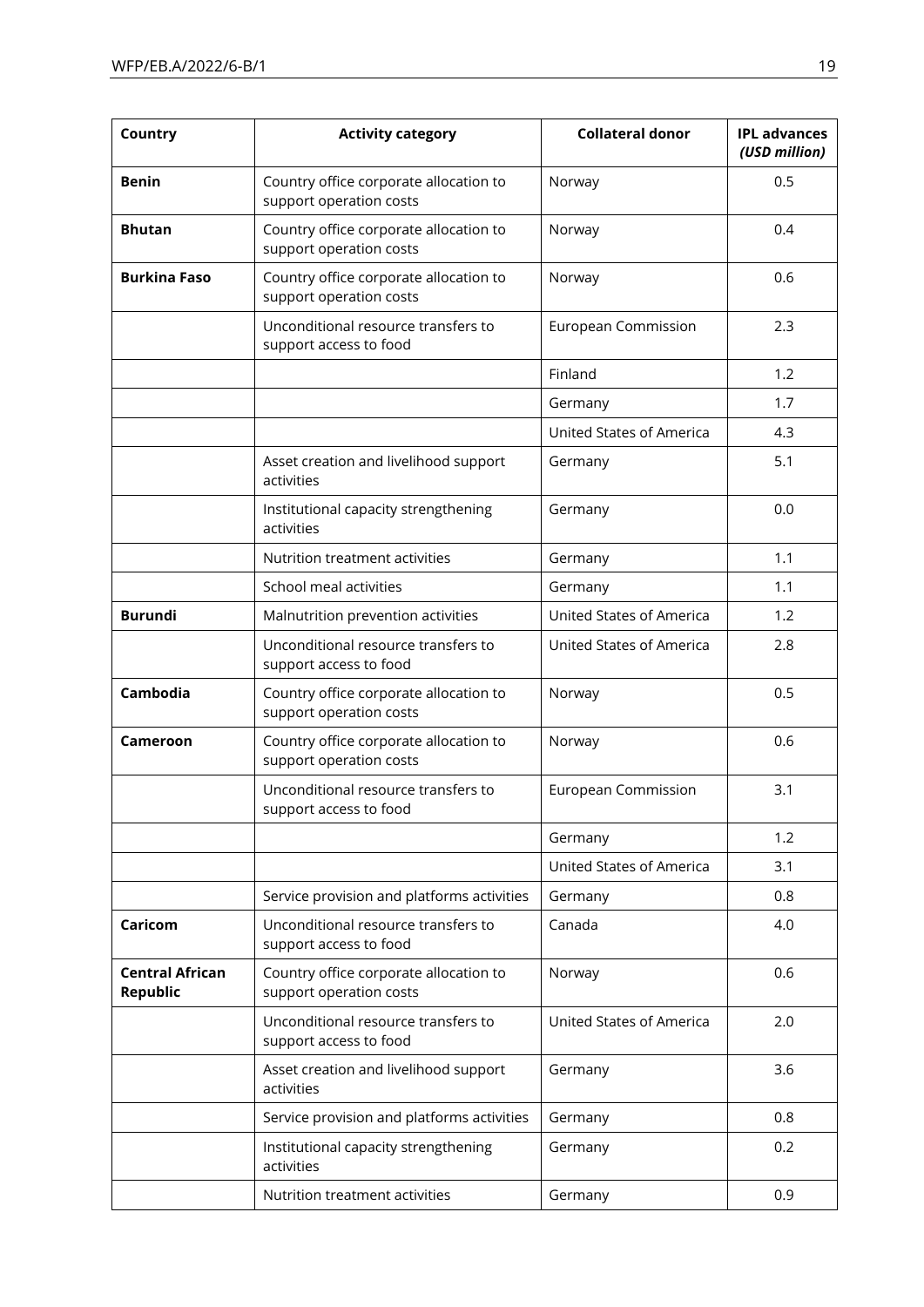| Country                                                   | <b>Activity category</b>                                          | <b>Collateral donor</b>    | <b>IPL advances</b><br>(USD million) |
|-----------------------------------------------------------|-------------------------------------------------------------------|----------------------------|--------------------------------------|
|                                                           | School meal activities                                            | Germany                    | 0.8                                  |
| Chad                                                      | Climate adaptation and risk<br>management                         | Germany                    | 5.1                                  |
|                                                           | Country office corporate allocation to<br>support operation costs | Norway                     | 0.5                                  |
|                                                           | Malnutrition prevention activities                                | <b>European Commission</b> | 0.7                                  |
|                                                           |                                                                   | Germany                    | 1.7                                  |
|                                                           | Unconditional resource transfers to<br>support access to food     | Canada                     | 2.5                                  |
|                                                           |                                                                   | European Commission        | 3.9                                  |
|                                                           |                                                                   | Germany                    | 0.9                                  |
|                                                           |                                                                   | United States of America   | 2.5                                  |
|                                                           | School meal activities                                            | Germany                    | 1.7                                  |
| Colombia                                                  | Unconditional resource transfers to<br>support access to food     | <b>European Commission</b> | 1.3                                  |
|                                                           |                                                                   | Germany                    | 3.6                                  |
|                                                           |                                                                   | United States of America   | 17.2                                 |
|                                                           | Asset creation and livelihood support<br>activities               | United States of America   | 1.0                                  |
|                                                           | Institutional capacity strengthening<br>activities                | Germany                    | 1.3                                  |
| Congo                                                     | Unconditional resource transfers to<br>support access to food     | Germany                    | 1.3                                  |
|                                                           |                                                                   | United States of America   | 0.6                                  |
| Côte d'Ivoire                                             | Country office corporate allocation to<br>support operation costs | Norway                     | 0.6                                  |
| <b>Democratic</b><br><b>Republic of the</b><br>Congo      | Malnutrition prevention activities                                | Germany                    | 1.9                                  |
|                                                           | Unconditional resource transfers to<br>support access to food     | Germany                    | 3.1                                  |
|                                                           |                                                                   | United States of America   | 25.6                                 |
| <b>Djibouti</b>                                           | Unconditional resource transfers to<br>support access to food     | Germany                    | 0.3                                  |
|                                                           |                                                                   | United States of America   | 0.9                                  |
|                                                           | Institutional capacity strengthening<br>activities                | Germany                    | 0.0                                  |
|                                                           |                                                                   | United States of America   | 0.0                                  |
| <b>Democratic</b><br><b>People's Republic</b><br>of Korea | Country office corporate allocation to<br>support operation costs | Norway                     | 0.8                                  |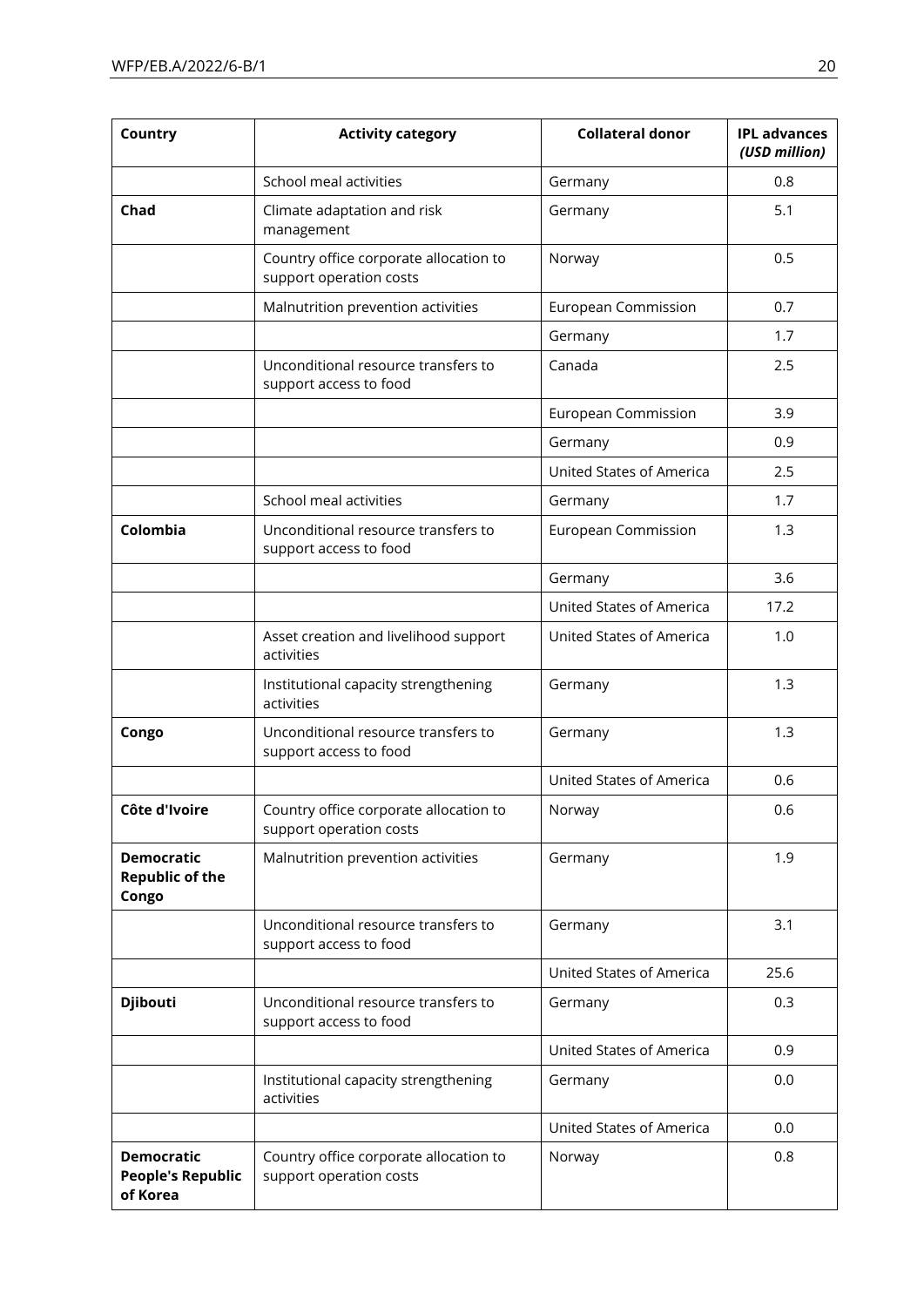| Country            | <b>Activity category</b>                                          | <b>Collateral donor</b>  | <b>IPL advances</b><br>(USD million) |
|--------------------|-------------------------------------------------------------------|--------------------------|--------------------------------------|
| <b>Egypt</b>       | Country office corporate allocation to<br>support operation costs | Norway                   | 0.5                                  |
|                    | Unconditional resource transfers to<br>support access to food     | Germany                  | 11.2                                 |
|                    |                                                                   | United States of America | 7.0                                  |
| <b>El Salvador</b> | Smallholder agricultural market support                           | Finland                  | 0.2                                  |
|                    | Unconditional resource transfers to<br>support access to food     | Germany                  | 0.3                                  |
|                    | Asset creation and livelihood support<br>activities               | Finland                  | 0.8                                  |
| <b>Eswatini</b>    | Unconditional resource transfers to<br>support access to food     | Japan                    | 1.3                                  |
| <b>Ethiopia</b>    | Unconditional resource transfers to<br>support access to food     | Canada                   | 7.6                                  |
|                    |                                                                   | Germany                  | 9.5                                  |
|                    |                                                                   | United States of America | 66.0                                 |
|                    | Service provision and platforms activities                        | United States of America | 4.7                                  |
|                    | Nutrition treatment activities                                    | Germany                  | 3.6                                  |
|                    |                                                                   | United States of America | 9.4                                  |
| Gambia (the)       | Country office corporate allocation to<br>support operation costs | Norway                   | 0.4                                  |
|                    | School meal activities                                            | Private donors           | 0.8                                  |
| Ghana              | Country office corporate allocation to<br>support operation costs | Norway                   | 0.5                                  |
| Guatemala          | Malnutrition prevention activities                                | Finland                  | 0.4                                  |
|                    | Unconditional resource transfers to<br>support access to food     | Germany                  | 0.3                                  |
|                    | Asset creation and livelihood support<br>activities               | Finland                  | 0.2                                  |
|                    | Emergency preparedness activities                                 | Finland                  | 0.2                                  |
|                    | Institutional capacity strengthening<br>activities                | Finland                  | 0.3                                  |
|                    | School meal activities                                            | Finland                  | 0.3                                  |
| Guinea             | Country office corporate allocation to<br>support operation costs | Norway                   | 0.5                                  |
|                    | Service provision and platforms activities                        | Germany                  | 0.5                                  |
| Guinea-Bissau      | Country office corporate allocation to<br>support operation costs | Norway                   | 0.6                                  |
| Haiti              | Unconditional resource transfers to<br>support access to food     | Germany                  | 2.2                                  |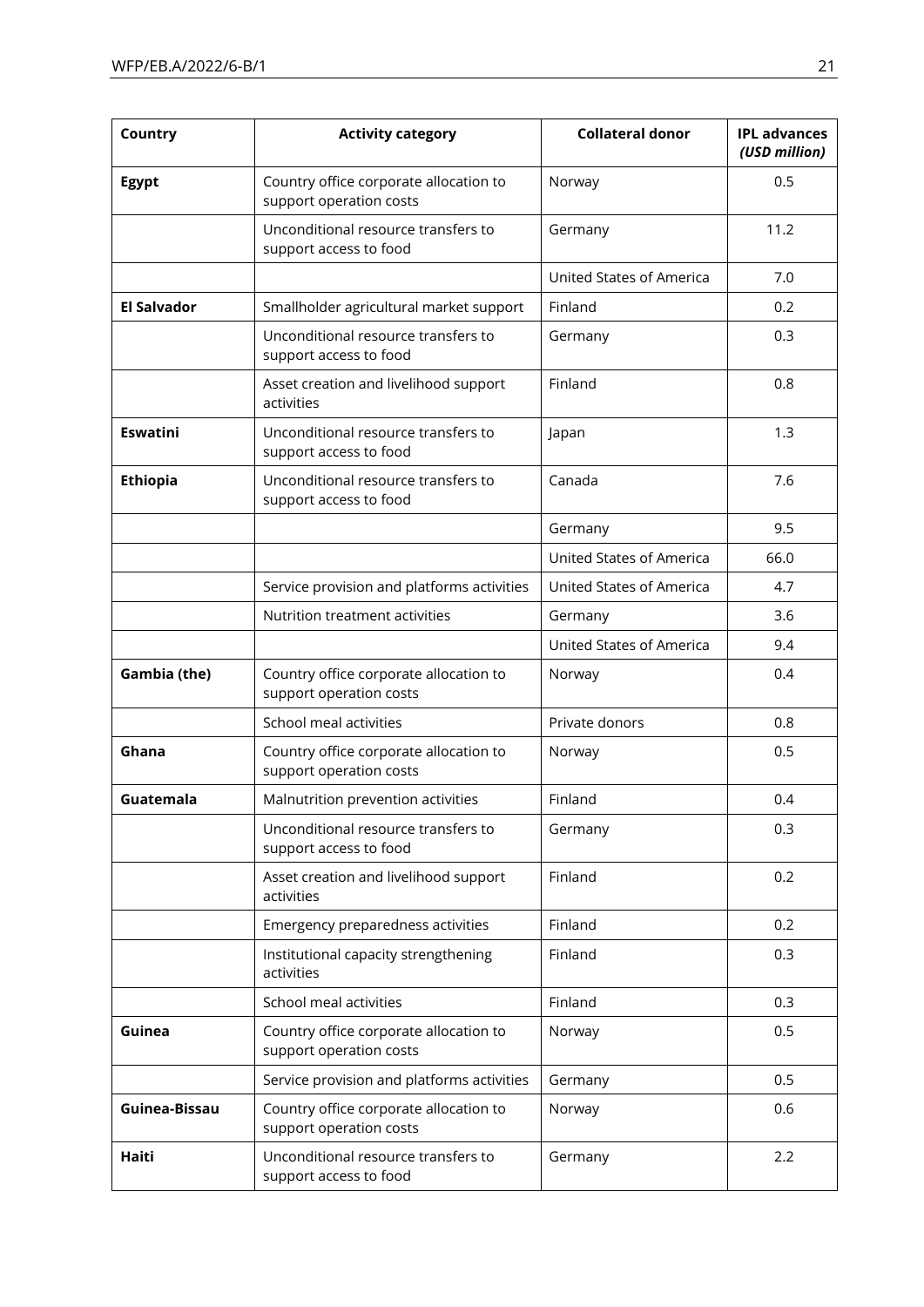| Country                                                     | <b>Activity category</b>                                          | <b>Collateral donor</b>  | <b>IPL advances</b><br>(USD million) |
|-------------------------------------------------------------|-------------------------------------------------------------------|--------------------------|--------------------------------------|
|                                                             | Asset creation and livelihood support<br>activities               | Finland                  | 1.6                                  |
|                                                             | Service provision and platforms activities                        | Canada                   | 0.9                                  |
|                                                             |                                                                   | Germany                  | 0.7                                  |
| <b>Honduras</b>                                             | Unconditional resource transfers to<br>support access to food     | Germany                  | 2.2                                  |
| <b>Headquarters</b>                                         | Human resources support activity to<br>country office             | Norway                   | 0.8                                  |
| India                                                       | Country office corporate allocation to<br>support operation costs | Norway                   | 0.5                                  |
| Indonesia                                                   | Country office corporate allocation to<br>support operation costs | Norway                   | 0.5                                  |
| Iran (Islamic<br><b>Republic of)</b>                        | Country office corporate allocation to<br>support operation costs | Norway                   | 0.5                                  |
|                                                             | Unconditional resource transfers to<br>support access to food     | Germany                  | 1.2                                  |
| Iraq                                                        | Country office corporate allocation to<br>support operation costs | Norway                   | 0.7                                  |
|                                                             | Unconditional resource transfers to<br>support access to food     | United States of America | 8.6                                  |
|                                                             | Asset creation and livelihood support<br>activities               | Germany                  | 14.5                                 |
| Jordan                                                      | Country office corporate allocation to<br>support operation costs | Norway                   | 0.7                                  |
|                                                             | Unconditional resource transfers to<br>support access to food     | Germany                  | 38.5                                 |
|                                                             |                                                                   | United States of America | 15.0                                 |
|                                                             | Institutional capacity strengthening<br>activities                | Germany                  | 2.3                                  |
| Kenya                                                       | Unconditional resource transfers to<br>support access to food     | European Commission      | 3.1                                  |
|                                                             |                                                                   | Germany                  | 4.5                                  |
|                                                             |                                                                   | United States of America | 19.6                                 |
|                                                             | Asset creation and livelihood support<br>activities               | Finland                  | 0.4                                  |
|                                                             |                                                                   | United States of America | 2.8                                  |
| Kyrgyzstan                                                  | Country office corporate allocation to<br>support operation costs | Norway                   | 0.5                                  |
| <b>Lao People's</b><br><b>Democratic</b><br><b>Republic</b> | Country office corporate allocation to<br>support operation costs | Norway                   | 0.5                                  |
| Lebanon                                                     | Country office corporate allocation to<br>support operation costs | Norway                   | 0.8                                  |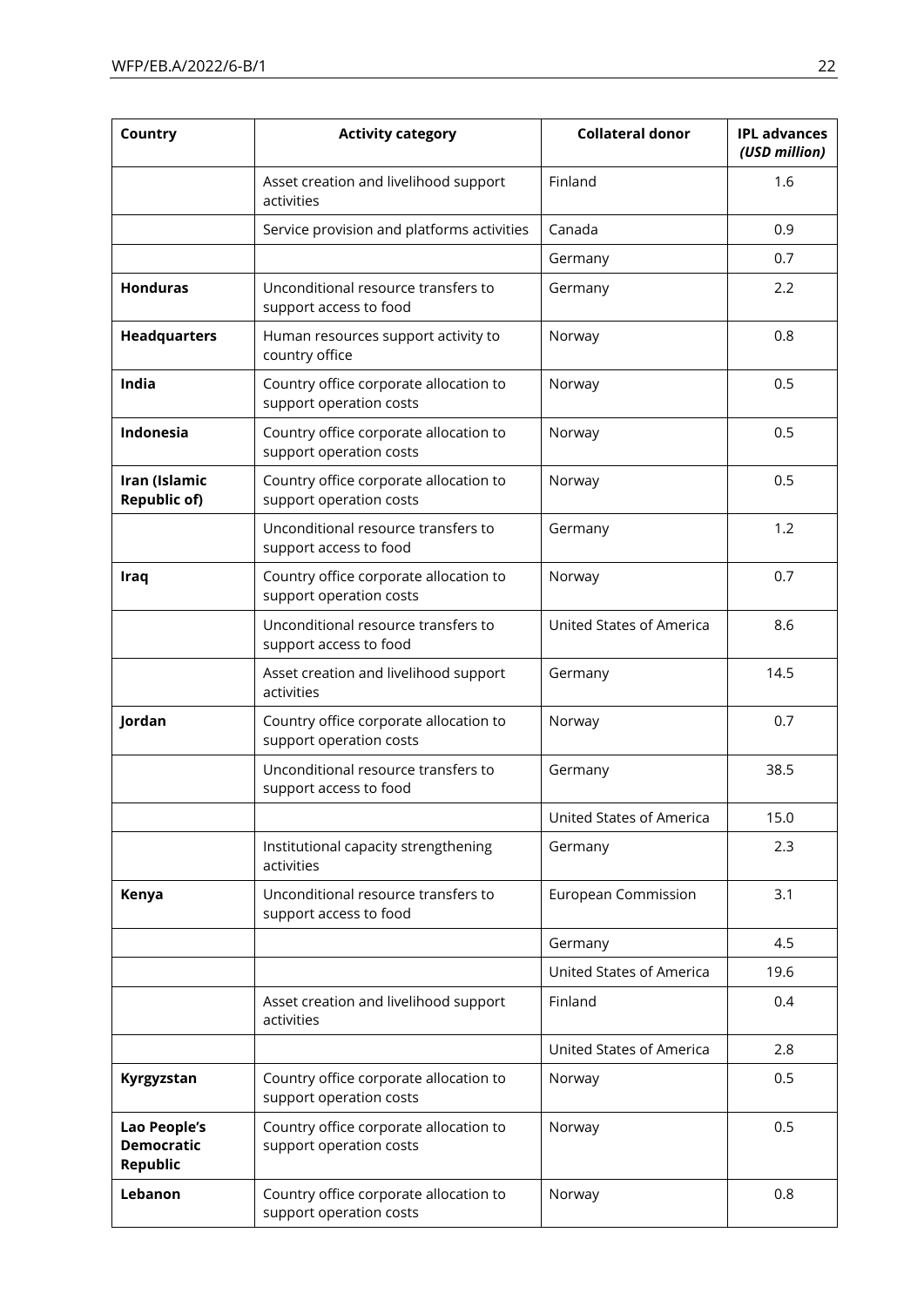| Country       | <b>Activity category</b>                                          | <b>Collateral donor</b>    | <b>IPL advances</b><br>(USD million) |
|---------------|-------------------------------------------------------------------|----------------------------|--------------------------------------|
|               | Individual capacity strengthening                                 | Germany                    | 1.9                                  |
|               | Unconditional resource transfers to<br>support access to food     | Germany                    | 15.9                                 |
|               |                                                                   | United States of America   | 37.8                                 |
|               | Asset creation and livelihood support<br>activities               | Germany                    | 0.5                                  |
|               | Institutional capacity strengthening<br>activities                | Lebanon                    | 1.8                                  |
| Lesotho       | Unconditional resource transfers to<br>support access to food     | United States of America   | 0.6                                  |
| Liberia       | Country office corporate allocation to<br>support operation costs | Norway                     | 0.5                                  |
| Libya         | Country office corporate allocation to<br>support operation costs | Norway                     | 0.6                                  |
|               | Unconditional resource transfers to<br>support access to food     | Canada                     | 0.5                                  |
|               |                                                                   | Japan                      | 4.4                                  |
|               | Asset creation and livelihood support<br>activities               | Germany                    | 2.5                                  |
|               | Service provision and platforms activities                        | Canada                     | 0.1                                  |
|               |                                                                   | European Commission        | 0.5                                  |
|               |                                                                   | Germany                    | 1.2                                  |
| Madagascar    | Unconditional resource transfers to<br>support access to food     | Canada                     | 0.5                                  |
|               |                                                                   | Germany                    | 8.0                                  |
|               |                                                                   | United States of America   | 10.1                                 |
|               | Service provision and platforms activities                        | Germany                    | 0.4                                  |
|               | School meal activities                                            | Germany                    | 2.4                                  |
| <b>Malawi</b> | Unconditional resource transfers to<br>support access to food     | United States of America   | 0.2                                  |
|               | Service provision and platforms activities                        | United States of America   | 0.7                                  |
| Mali          | Country office corporate allocation to<br>support operation costs | Norway                     | 0.6                                  |
|               | Unconditional resource transfers to<br>support access to food     | <b>European Commission</b> | 0.8                                  |
|               |                                                                   | Germany                    | 0.9                                  |
|               |                                                                   | Sweden                     | 0.8                                  |
|               |                                                                   | United States of America   | 1.3                                  |
|               | Nutrition treatment activities                                    | European Commission        | 0.5                                  |
|               |                                                                   | Germany                    | 0.4                                  |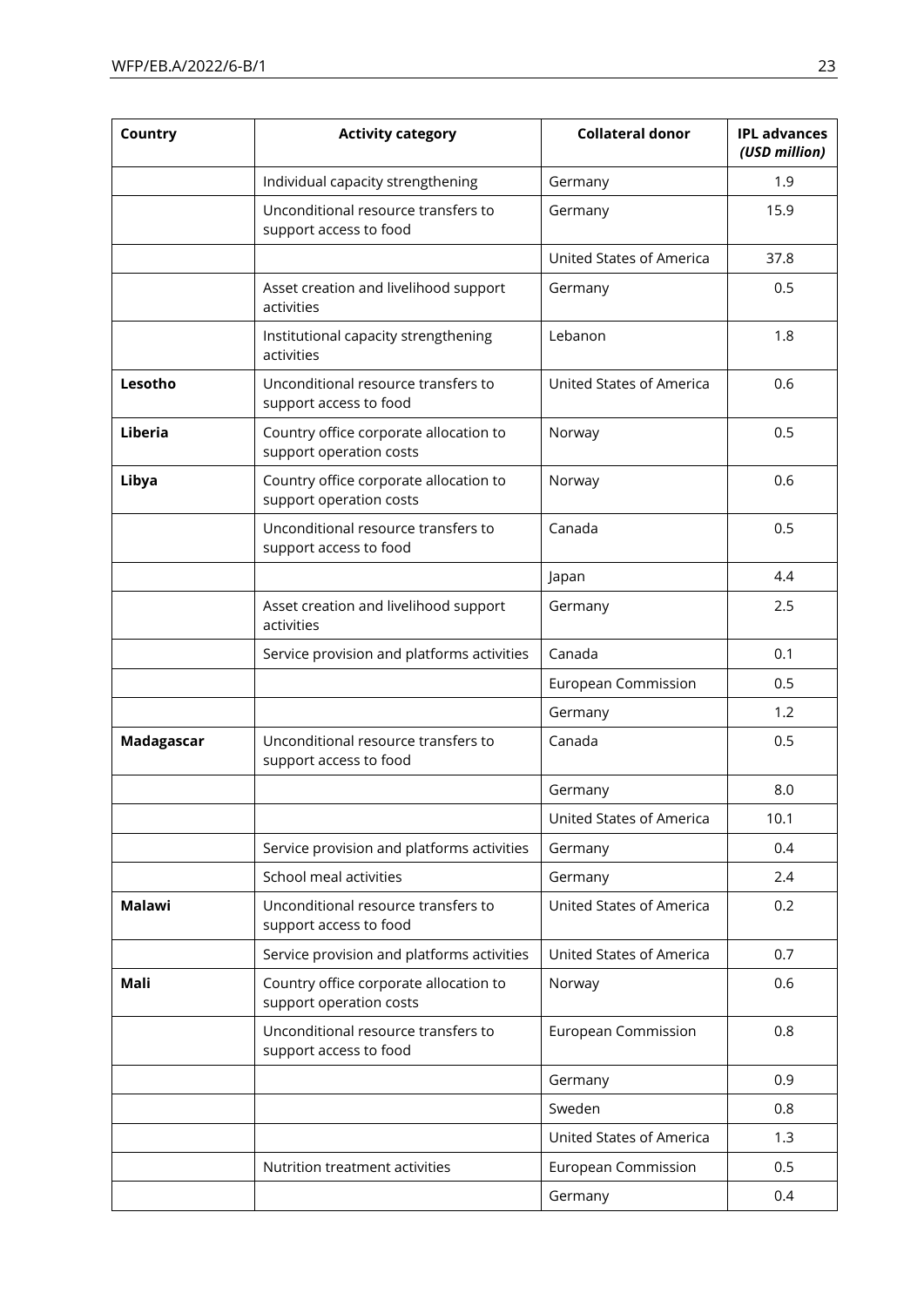| Country           | <b>Activity category</b>                                          | <b>Collateral donor</b>                                                   | <b>IPL advances</b><br>(USD million) |
|-------------------|-------------------------------------------------------------------|---------------------------------------------------------------------------|--------------------------------------|
|                   |                                                                   | United States of America                                                  | 2.4                                  |
| <b>Mauritania</b> | Country office corporate allocation to<br>support operation costs | Norway                                                                    | 0.5                                  |
|                   | Unconditional resource transfers to<br>support access to food     | Canada                                                                    | 0.5                                  |
|                   |                                                                   | <b>European Commission</b>                                                | 2.3                                  |
|                   |                                                                   | Germany                                                                   | 0.2                                  |
|                   |                                                                   | United States of America                                                  | 2.5                                  |
|                   | Asset creation and livelihood support<br>activities               | Germany                                                                   | 2.6                                  |
|                   | Service provision and platforms activities                        | Canada                                                                    | 0.1                                  |
|                   | Nutrition treatment activities                                    | Germany                                                                   | 1.1                                  |
|                   | School meal activities                                            | Germany                                                                   | 0.7                                  |
| <b>Morocco</b>    | Country office corporate allocation to<br>support operation costs | Norway                                                                    | 0.0                                  |
| Mozambique        | Smallholder agricultural market support                           | Germany                                                                   | 1.0                                  |
|                   | Unconditional resource transfers to<br>support access to food     | European Commission                                                       | 4.1                                  |
|                   |                                                                   | Germany                                                                   | 4.1                                  |
|                   |                                                                   | United States of America                                                  | 22.0                                 |
|                   |                                                                   | <b>United Nations Central</b><br><b>Emergency Response</b><br>Fund (CERF) | 0.0                                  |
|                   | Service provision and platforms activities                        | Germany                                                                   | 0.6                                  |
|                   | Institutional capacity strengthening<br>activities                | Germany                                                                   | 10.5                                 |
|                   | School meal activities                                            | Germany                                                                   | 3.5                                  |
| <b>Myanmar</b>    | Country office corporate allocation to<br>support operation costs | Norway                                                                    | 0.5                                  |
|                   | Unconditional resource transfers to<br>support access to food     | European Commission                                                       | 0.8                                  |
|                   | Nutrition treatment activities                                    | European Commission                                                       | 0.8                                  |
| <b>Nepal</b>      | Country office corporate allocation to<br>support operation costs | Norway                                                                    | 0.5                                  |
| Nicaragua         | Unconditional resource transfers to<br>support access to food     | Germany                                                                   | 1.0                                  |
| Niger (the)       | Country office corporate allocation to<br>support operation costs | Norway                                                                    | 0.6                                  |
|                   | Unconditional resource transfers to<br>support access to food     | Canada                                                                    | 2.8                                  |
|                   |                                                                   | Germany                                                                   | 2.4                                  |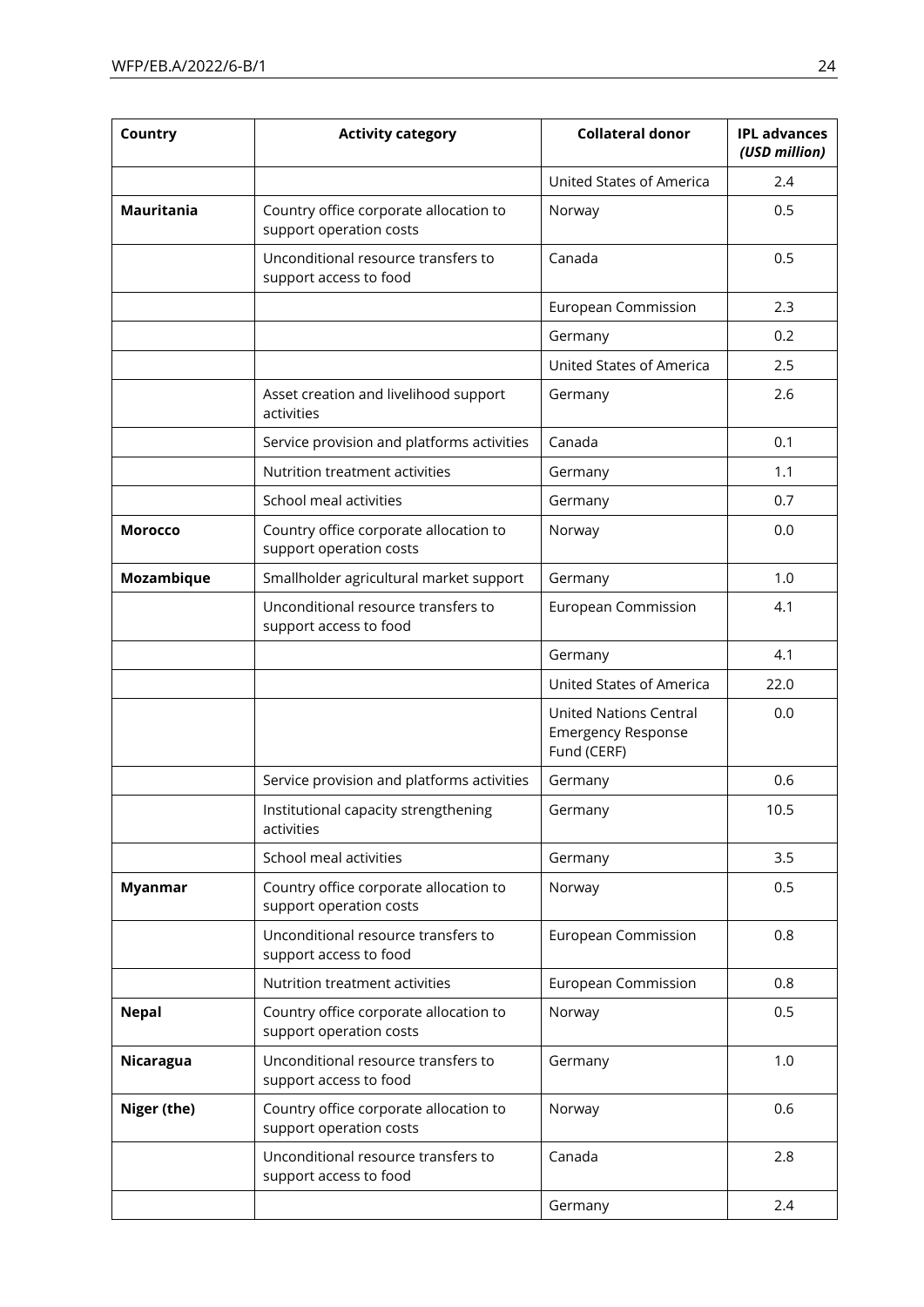| Country                                               | <b>Activity category</b>                                          | <b>Collateral donor</b>  | <b>IPL advances</b><br>(USD million) |
|-------------------------------------------------------|-------------------------------------------------------------------|--------------------------|--------------------------------------|
|                                                       |                                                                   | United States of America | 5.1                                  |
|                                                       | Service provision and platforms activities                        | Germany                  | 0.6                                  |
| <b>Nigeria</b>                                        | Country office corporate allocation to<br>support operation costs | Norway                   | 0.6                                  |
|                                                       | Unconditional resource transfers to<br>support access to food     | European Commission      | 5.7                                  |
|                                                       |                                                                   | Germany                  | 3.1                                  |
|                                                       |                                                                   | Sweden                   | 2.4                                  |
|                                                       |                                                                   | United States of America | 15.3                                 |
|                                                       | Service provision and platforms activities                        | European Commission      | 5.7                                  |
|                                                       |                                                                   | Germany                  | 0.7                                  |
| <b>Pacific island</b><br>countries and<br>territories | Country office corporate allocation to<br>support operation costs | Norway                   | 1.2                                  |
| Pakistan                                              | Country office corporate allocation to<br>support operation costs | Norway                   | 0.5                                  |
|                                                       | Asset creation and livelihood support<br>activities               | Germany                  | 12.9                                 |
|                                                       |                                                                   | United States of America | 0.6                                  |
| Peru                                                  | Unconditional resource transfers to<br>support access to food     | Germany                  | 0.2                                  |
|                                                       |                                                                   | United States of America | 5.4                                  |
|                                                       | Service provision and platforms activities                        | United States of America | 0.0                                  |
|                                                       | Institutional capacity strengthening<br>activities                | United States of America | 0.2                                  |
| <b>Philippines</b>                                    | Country office corporate allocation to<br>support operation costs | Norway                   | 0.5                                  |
| Sao Tome and<br><b>Principe</b>                       | Country office corporate allocation to<br>support operation costs | Norway                   | 0.1                                  |
| <b>Senegal</b>                                        | Country office corporate allocation to<br>support operation costs | Norway                   | 0.6                                  |
| <b>Sierra Leone</b>                                   | Country office corporate allocation to<br>support operation costs | Norway                   | 0.4                                  |
|                                                       | School meal activities                                            | Private donors           | 0.8                                  |
| Somalia                                               | Unconditional resource transfers to<br>support access to food     | Canada                   | 6.2                                  |
|                                                       |                                                                   | Germany                  | 8.1                                  |
|                                                       |                                                                   | United States of America | 44.8                                 |
|                                                       |                                                                   | <b>CERF</b>              | 0.9                                  |
|                                                       | Asset creation and livelihood support<br>activities               | United States of America | 3.4                                  |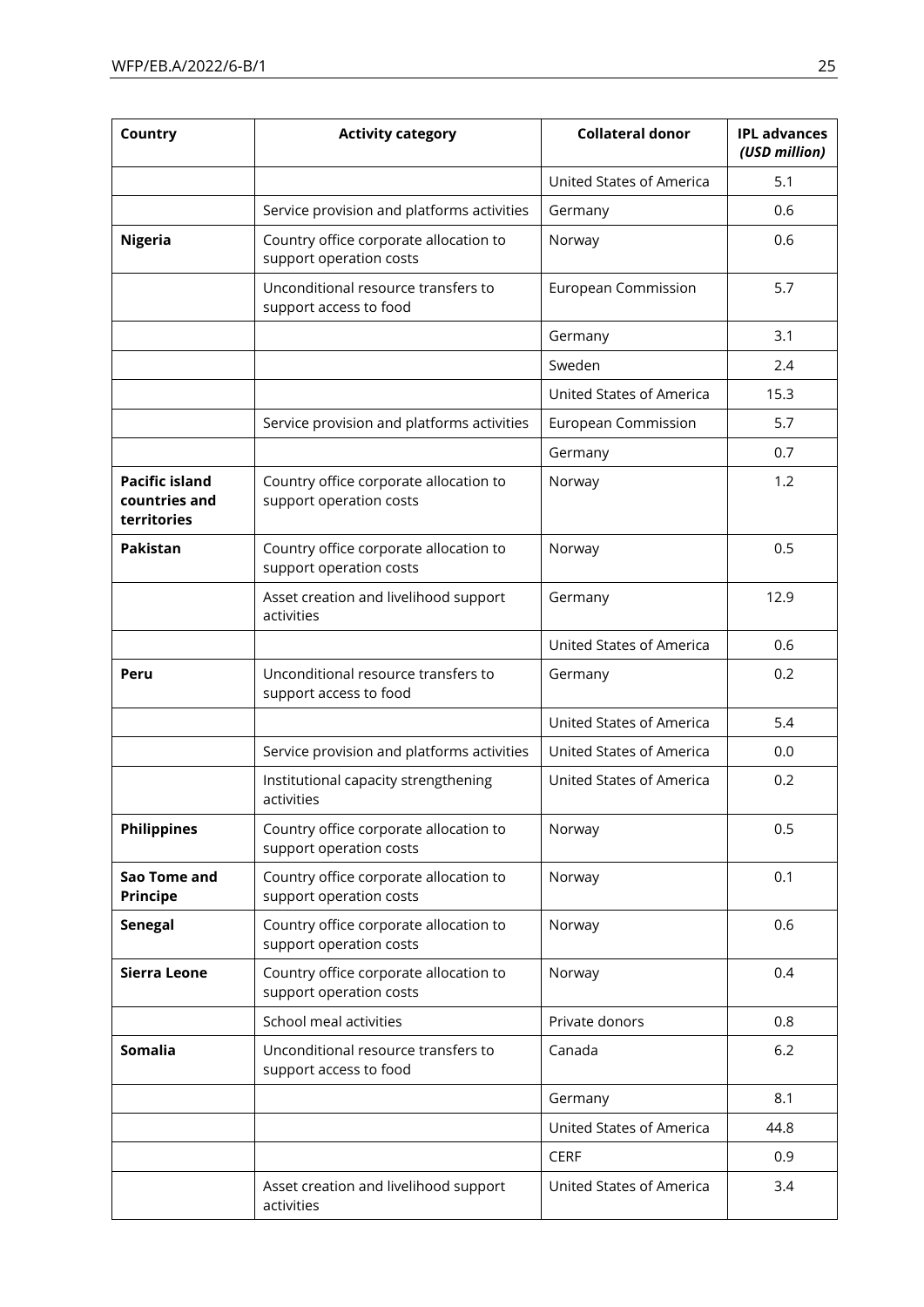| Country                        | <b>Activity category</b>                                          | <b>Collateral donor</b>                                           | <b>IPL advances</b><br>(USD million) |
|--------------------------------|-------------------------------------------------------------------|-------------------------------------------------------------------|--------------------------------------|
|                                | Service provision and platforms activities                        | Germany                                                           | 0.5                                  |
|                                |                                                                   | United States of America                                          | 0.7                                  |
| <b>South Sudan</b>             | Unconditional resource transfers to<br>support access to food     | <b>European Commission</b>                                        | 5.6                                  |
|                                |                                                                   | Germany                                                           | 17.0                                 |
|                                |                                                                   | United Kingdom of Great<br><b>Britain and Northern</b><br>Ireland | 7.7                                  |
|                                |                                                                   | United States of America                                          | 87.8                                 |
|                                |                                                                   | <b>CERF</b>                                                       | 3.8                                  |
|                                | Nutrition treatment activities                                    | European Commission                                               | 1.3                                  |
|                                |                                                                   | United States of America                                          | 7.2                                  |
| Sri Lanka                      | Country office corporate allocation to<br>support operation costs | Norway                                                            | 0.4                                  |
| <b>State of Palestine</b>      | Country office corporate allocation to<br>support operation costs | Norway                                                            | 0.9                                  |
|                                | Unconditional resource transfers to<br>support access to food     | Canada                                                            | 2.1                                  |
|                                |                                                                   | Germany                                                           | 2.7                                  |
|                                |                                                                   | Japan                                                             | 5.8                                  |
| <b>Syrian Arab</b><br>Republic | Country office corporate allocation to<br>support operation costs | Norway                                                            | 0.5                                  |
|                                | Malnutrition prevention activities                                | United States of America                                          | 4.5                                  |
|                                | Unconditional resource transfers to<br>support access to food     | Austria                                                           | 2.3                                  |
|                                |                                                                   | Canada                                                            | 3.4                                  |
|                                |                                                                   | Germany                                                           | 156.4                                |
|                                |                                                                   | United States of America                                          | 181.6                                |
|                                | Service provision and platforms activities                        | Germany                                                           | 1.4                                  |
|                                | Nutrition treatment activities                                    | United States of America                                          | 0.2                                  |
| Tajikistan                     | Country office corporate allocation to<br>support operation costs | Norway                                                            | 0.5                                  |
| <b>Timor-Leste</b>             | Country office corporate allocation to<br>support operation costs | Norway                                                            | 0.5                                  |
| <b>Togo</b>                    | Country office corporate allocation to<br>support operation costs | Norway                                                            | 0.6                                  |
| <b>Tunisia</b>                 | Country office corporate allocation to<br>support operation costs | Norway                                                            | 0.4                                  |
| <b>Turkey</b>                  | Country office corporate allocation to<br>support operation costs | Norway                                                            | 0.5                                  |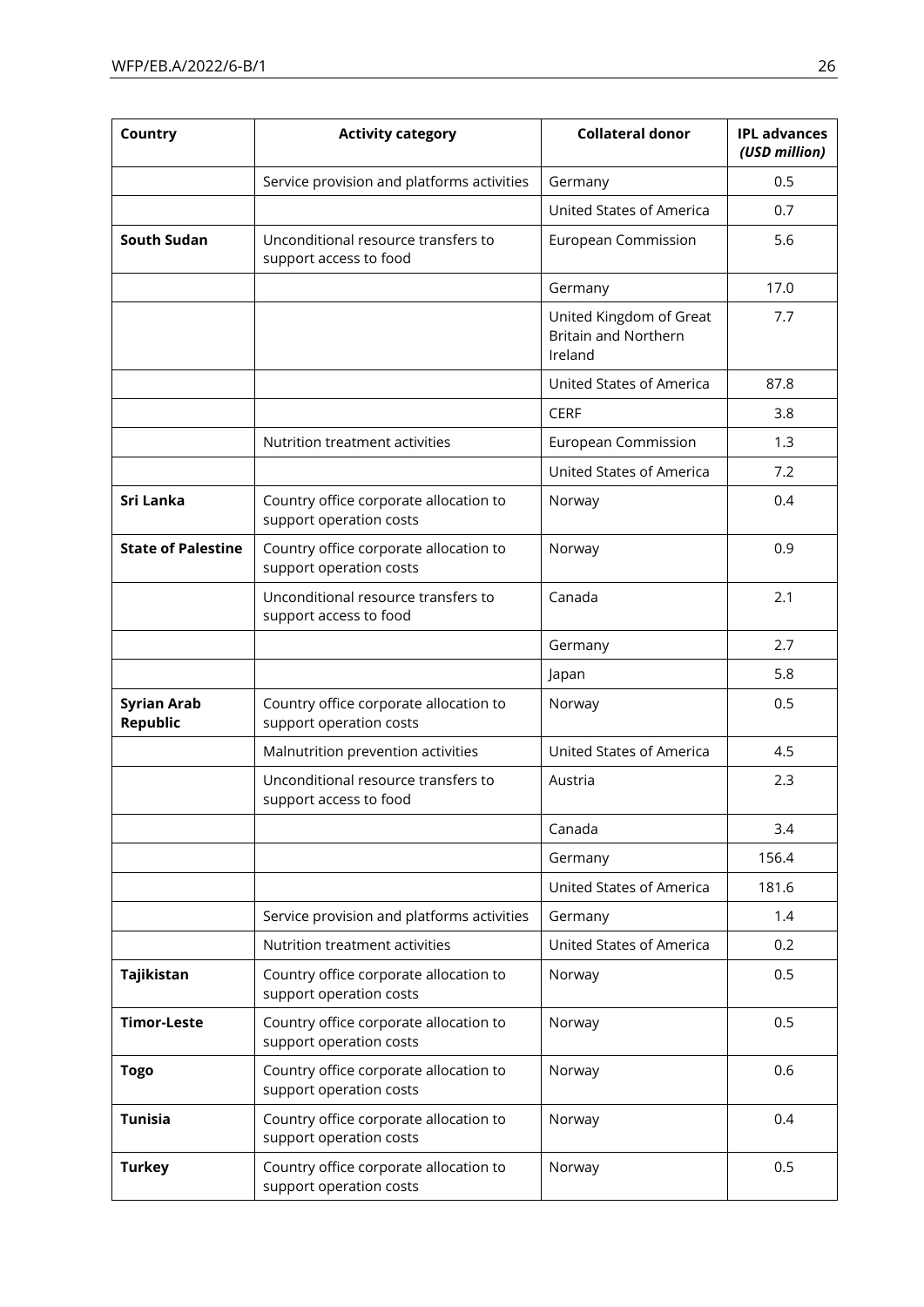| Country                                         | <b>Activity category</b>                                          | <b>Collateral donor</b>  | <b>IPL advances</b><br>(USD million) |
|-------------------------------------------------|-------------------------------------------------------------------|--------------------------|--------------------------------------|
| Uganda                                          | Unconditional resource transfers to<br>support access to food     | Sweden                   | 0.9                                  |
|                                                 |                                                                   | United States of America | 13.2                                 |
|                                                 | Nutrition treatment activities                                    | Germany                  | 1.4                                  |
| <b>United Republic</b><br>of Tanzania           | Unconditional resource transfers to<br>support access to food     | Germany                  | 0.7                                  |
|                                                 |                                                                   | United States of America | 6.1                                  |
| Venezuela<br>(Bolivarian<br><b>Republic of)</b> | School meal activities                                            | European Commission      | 3.1                                  |
|                                                 |                                                                   | Germany                  | 2.5                                  |
|                                                 |                                                                   | United States of America | 11.7                                 |
| Yemen                                           | Country office corporate allocation to<br>support operation costs | Norway                   | 0.7                                  |
|                                                 |                                                                   | Qatar                    | 60.1                                 |
|                                                 | Unconditional resource transfers to<br>support access to food     | Canada                   | 5.1                                  |
|                                                 |                                                                   | Germany                  | 52.9                                 |
|                                                 |                                                                   | Luxembourg               | 0.5                                  |
|                                                 |                                                                   | Private donors           | 61.0                                 |
|                                                 |                                                                   | Qatar                    | 12.2                                 |
|                                                 |                                                                   | Saudi Arabia             | 75.3                                 |
|                                                 |                                                                   | Sweden                   | 2.5                                  |
|                                                 | Service provision and platforms activities                        | Qatar                    | 2.8                                  |
|                                                 | Nutrition treatment activities                                    | Germany                  | 15.0                                 |
|                                                 |                                                                   | Qatar                    | 9.4                                  |
|                                                 |                                                                   | Saudi Arabia             | 18.6                                 |
|                                                 |                                                                   | United States of America | 39.4                                 |
| Zimbabwe                                        | Malnutrition prevention activities                                | Germany                  | 0.3                                  |
|                                                 | Unconditional resource transfers to<br>support access to food     | Canada                   | 2.7                                  |
|                                                 |                                                                   | Germany                  | 2.2                                  |
|                                                 |                                                                   | United States of America | 1.5                                  |
|                                                 | Asset creation and livelihood support<br>activities               | Germany                  | 4.2                                  |
|                                                 |                                                                   | United States of America | 4.6                                  |
| <b>Total</b>                                    |                                                                   |                          | 1996.2                               |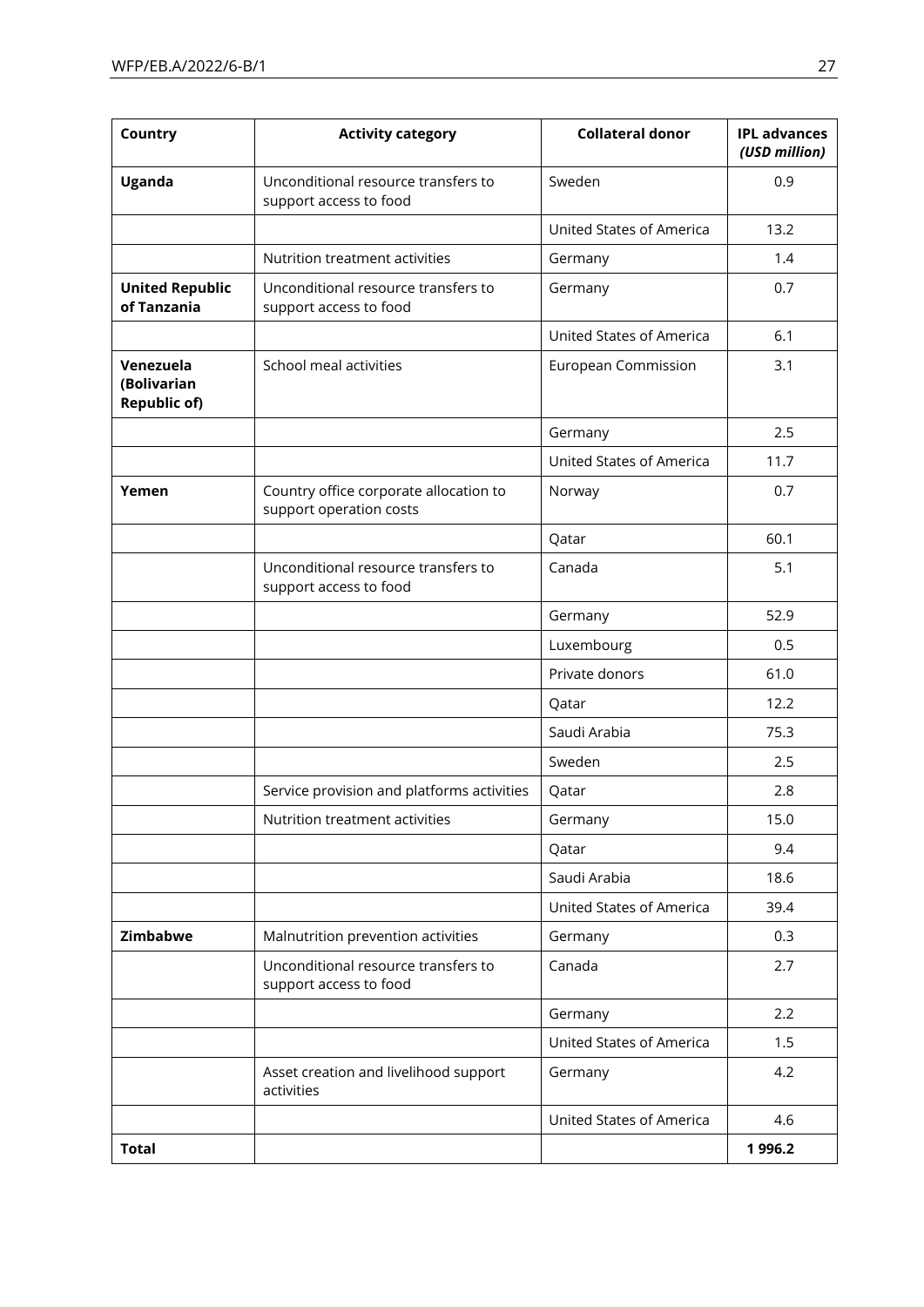| INTERNAL PROJECT LENDING 2004-2021 (USD million) |            |            |              |
|--------------------------------------------------|------------|------------|--------------|
| Year                                             | <b>IPL</b> | <b>MAF</b> | <b>Total</b> |
| 2004                                             | 27.1       |            | 27.1         |
| 2005                                             | 154.5      |            | 154.5        |
| 2006                                             | 36.8       |            | 36.8         |
| 2007                                             | 157.3      |            | 157.3        |
| 2008                                             | 324.6      |            | 324.6        |
| 2009                                             | 227.1      |            | 227.1        |
| 2010                                             | 427.3      |            | 427.3        |
| 2011                                             | 439.1      |            | 439.1        |
| 2012                                             | 636.1      |            | 636.1        |
| 2013                                             | 675.2      |            | 675.2        |
| 2014                                             | 1 0 9 2.8  |            | 1 0 9 2.8    |
| 2015                                             | 777.5      |            | 777.5        |
| 2016                                             | 1 0 7 2.4  | 100.70     | 1 173.1      |
| 2017                                             | 1 277.7    | 36.00      | 1 3 1 3 . 7  |
| 2018                                             | 1 2 4 8.5  | 98.70      | 1 347.2      |
| 2019                                             | 1616.4     | 197.70     | 1814.1       |
| 2020                                             | 1 4 3 6.4  | 106.70     | 1 543.1      |
| 2021                                             | 1 996.2    | 190.60     | 2 186.8      |
| <b>Total</b>                                     | 13 623.0   | 730.4      | 14 3 53.4    |

# **ANNEX II**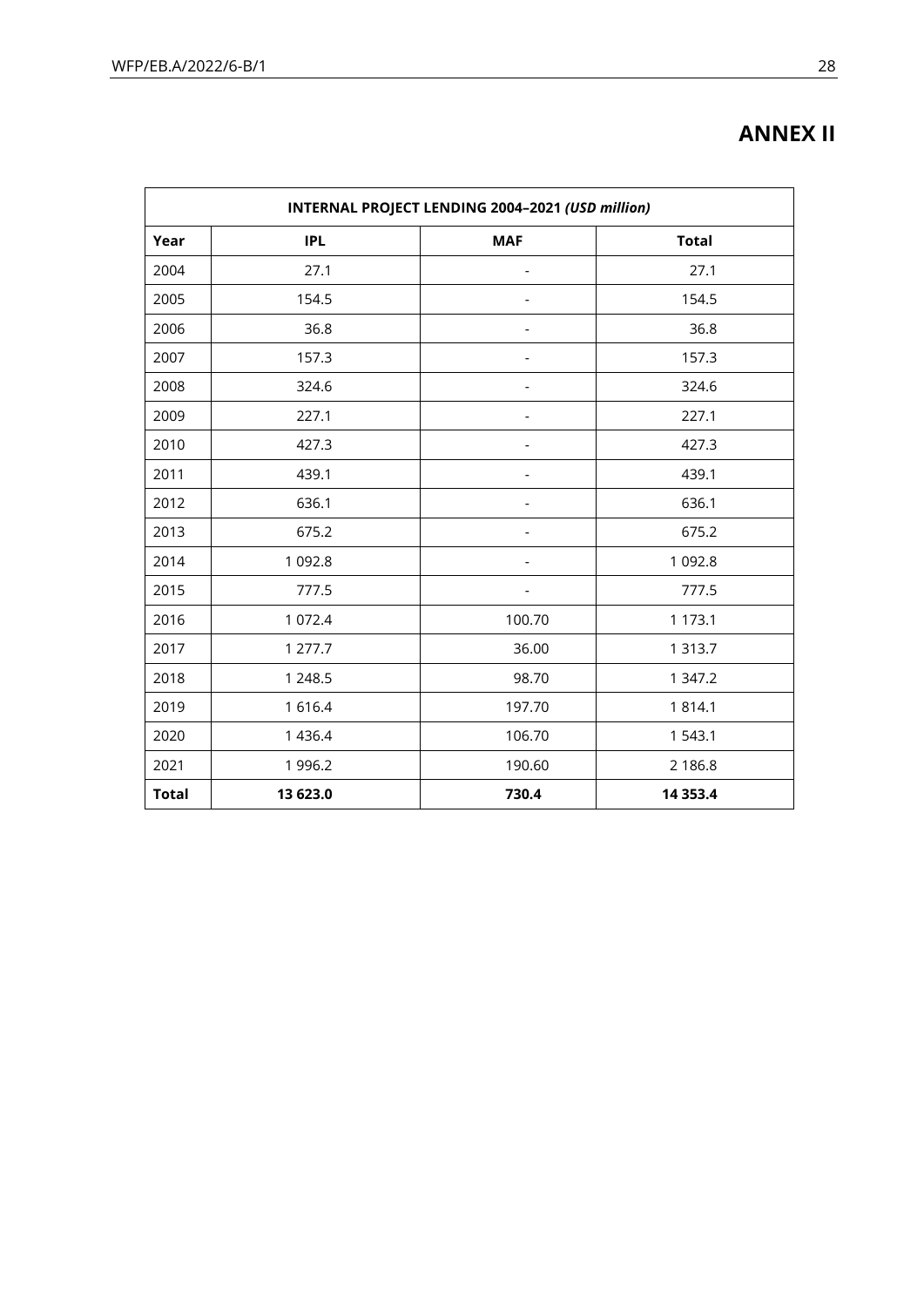# **ANNEX III**

# **2021 contributions to replenish the Immediate Response Account**

| <b>Contribution amount</b><br>Donor<br>(USD)         |               |
|------------------------------------------------------|---------------|
| Directed contribution to the IRA reserve             | 64 011 008    |
| Belgium                                              | 15 552 643    |
| Switzerland                                          | 15 234 103    |
| <b>United States of America</b>                      | 14 500 000    |
| Germany                                              | 12 797 012    |
| France                                               | 2 344 666     |
| Norway                                               | 2 2 2 1 0 8 7 |
| Luxembourg                                           | 609 756       |
| China                                                | 300 000       |
| Faroe Islands                                        | 227 551       |
| Liechtenstein                                        | 110 237       |
| <b>Bulgaria</b>                                      | 102 620       |
| Spain                                                | 11 3 3 3      |
| Multilateral contribution to the IRA reserve         | 30 600 000    |
| Norway                                               | 10 000 000    |
| Australia                                            | 6 182 022     |
| Denmark                                              | 5 823 066     |
| Republic of Korea                                    | 4 162 364     |
| United Kingdom of Great Britain and Northern Ireland | 2 000 000     |
| New Zealand                                          | 916 456       |
| Sweden                                               | 722 691       |
| Spain                                                | 560 912       |
| Japan                                                | 120 306       |
| Estonia                                              | 112 182       |
| <b>PSA equalization account</b>                      |               |
| <b>Other</b>                                         | 23 219 746    |
| Surplus from self-insurance allocation               | 20 000 000    |
| Unspent balances                                     | 3 188 553     |
| Quarterly IRA reserve adjustment                     | 31 1 93       |
| <b>Total</b>                                         | 117 830 754   |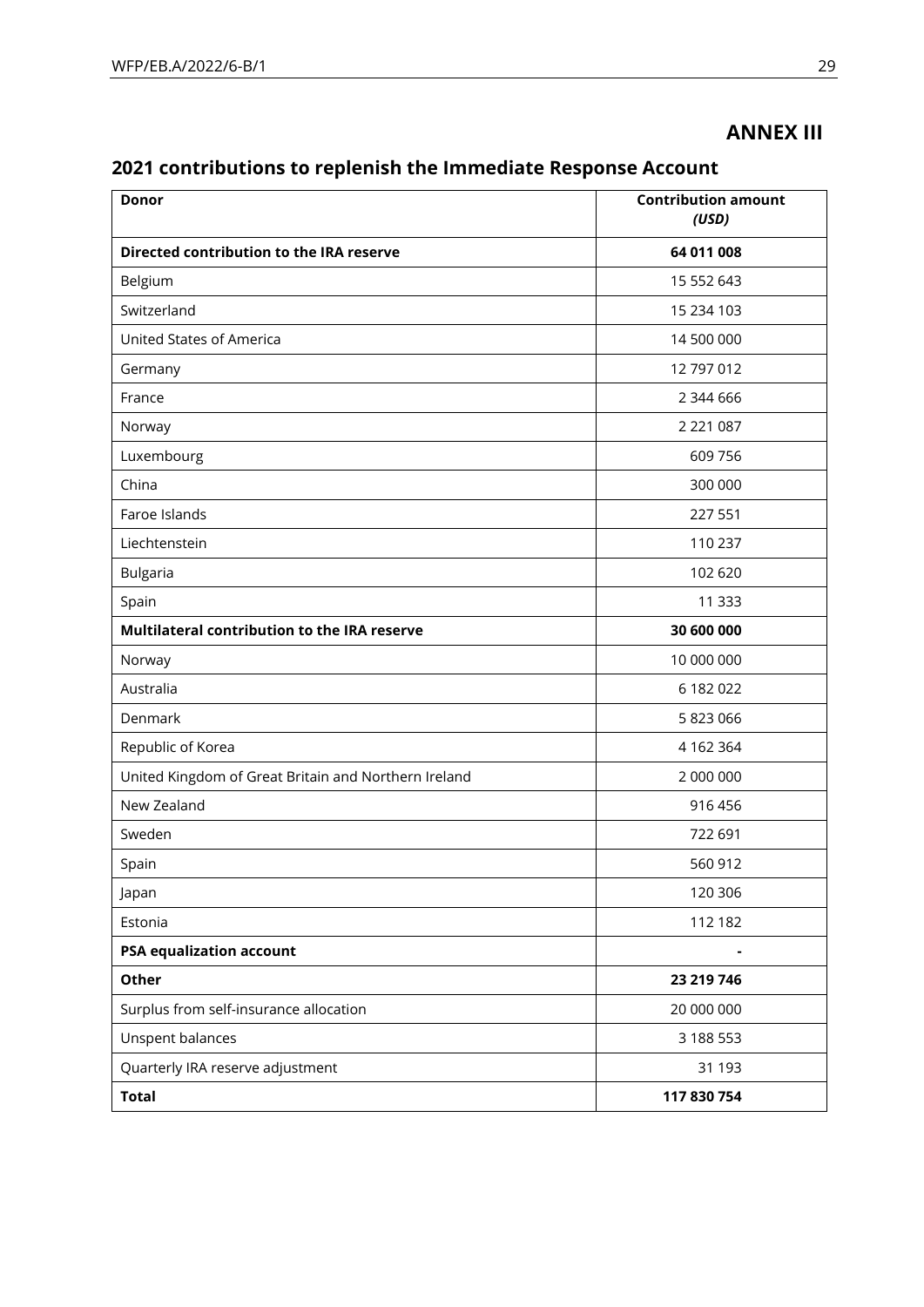# **ANNEX IV**

| Country                           | <b>Activity category</b>                                   | <b>2021 IRA</b><br>allocation<br>(USD million) |
|-----------------------------------|------------------------------------------------------------|------------------------------------------------|
| <b>IRA</b>                        |                                                            | 195.7                                          |
| Afghanistan                       | Unconditional resource transfers to support access to food | 48.8                                           |
| Algeria                           | Unconditional resource transfers to support access to food | 1.8                                            |
| Ethiopia                          | Unconditional resource transfers to support access to food | 14.6                                           |
|                                   | Nutrition treatment activities                             | 7.5                                            |
| Haiti                             | Unconditional resource transfers to support access to food | 3.3                                            |
| Iran (Islamic<br>Republic of)     | Unconditional resource transfers to support access to food | 0.2                                            |
| Jordan                            | Unconditional resource transfers to support access to food | 2.0                                            |
| Libya                             | Unconditional resource transfers to support access to food | 1.4                                            |
| Madagascar                        | Unconditional resource transfers to support access to food | 16.2                                           |
| Mozambique                        | Unconditional resource transfers to support access to food | 26.3                                           |
| Myanmar                           | Unconditional resource transfers to support access to food | 8.4                                            |
| Nigeria                           | Unconditional resource transfers to support access to food | 32.9                                           |
| Tajikistan                        | Asset creation and livelihood support activities           | 0.5                                            |
| Venezuela<br>(Bolivarian Republic | Unconditional resource transfers to support access to food |                                                |
| of)                               |                                                            | 0.0                                            |
|                                   | School meal activities                                     | 3.8                                            |
| Yemen                             | Unconditional resource transfers to support access to food | 28.2                                           |
| Immediate response requests       |                                                            | 18.2                                           |
| Angola                            | Unconditional resource transfers to support access to food | 0.9                                            |
| Burundi                           | Unconditional resource transfers to support access to food | 1.4                                            |
| Caricom                           | Unconditional resource transfers to support access to food | 0.7                                            |
| Central African<br>Republic       | Unconditional resource transfers to support access to food | 1.4                                            |
| Gambia (the)                      | Unconditional resource transfers to support access to food | 0.9                                            |
| Guinea                            | Unconditional resource transfers to support access to food | 1.6                                            |
| Mali                              | Unconditional resource transfers to support access to food | 2.2                                            |
| Mozambique                        | Unconditional resource transfers to support access to food | 0.9                                            |
| Niger (the)                       | Unconditional resource transfers to support access to food | 1.4                                            |
| Nigeria                           | Malnutrition prevention activities                         | 0.1                                            |
|                                   | Unconditional resource transfers to support access to food | 1.3                                            |
| Philippines                       | Unconditional resource transfers to support access to food | 1.4                                            |

# **2021 Immediate Response Account allocation**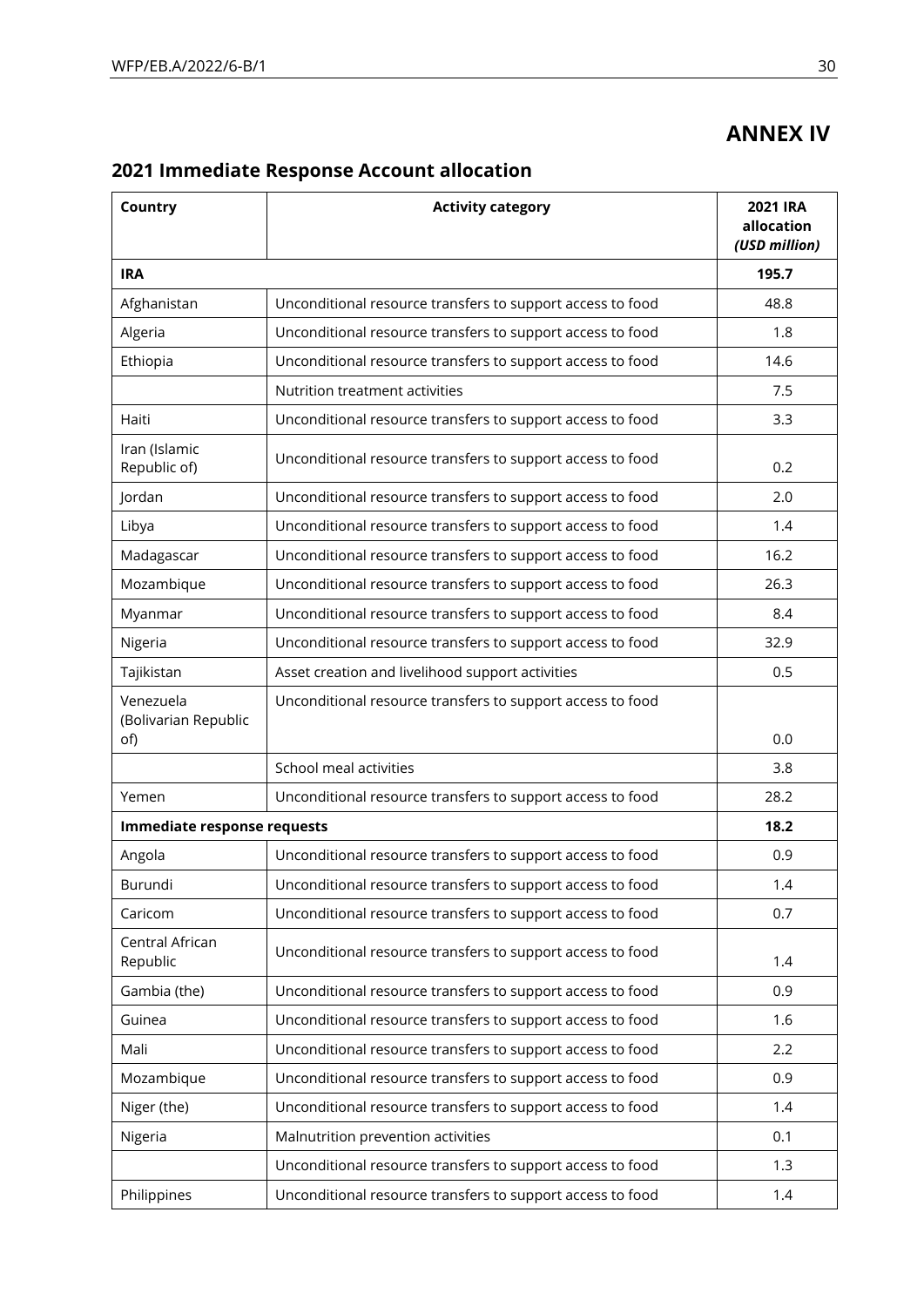| Country                                                   | <b>Activity category</b>                                   | <b>2021 IRA</b><br>allocation<br>(USD million) |
|-----------------------------------------------------------|------------------------------------------------------------|------------------------------------------------|
| Rwanda                                                    | Unconditional resource transfers to support access to food | 0.4                                            |
| Senegal                                                   | Unconditional resource transfers to support access to food | 0.9                                            |
| Sierra Leone                                              | Unconditional resource transfers to support access to food | 0.9                                            |
| South Sudan                                               | Unconditional resource transfers to support access to food | 0.9                                            |
| Togo                                                      | Unconditional resource transfers to support access to food | 0.6                                            |
| <b>Emergency preparedness</b>                             |                                                            | 6.0                                            |
| Angola                                                    | Unconditional resource transfers to support access to food | 0.3                                            |
| Bhutan                                                    | Institutional capacity strengthening activities            | 0.2                                            |
| Bolivia (Plurinational<br>State of)                       | Asset creation and livelihood support activities           | 0.1                                            |
| Cameroon                                                  | Unconditional resource transfers to support access to food | 0.0                                            |
|                                                           | Institutional capacity strengthening activities            | 0.3                                            |
| Chad                                                      | Unconditional resource transfers to support access to food | 0.4                                            |
| Colombia                                                  | Institutional capacity strengthening activities            | 0.2                                            |
| Côte d'Ivoire                                             | Unconditional resource transfers to support access to food | 0.1                                            |
| Dominican Republic                                        | Institutional capacity strengthening activities            | 0.1                                            |
| Ecuador                                                   | Individual capacity strengthening                          | 0.2                                            |
| Ghana                                                     | Institutional capacity strengthening activities            | 0.1                                            |
| Haiti                                                     | Unconditional resource transfers to support access to food | 0.0                                            |
| Kyrgyzstan                                                | Asset creation and livelihood support activities           | 0.2                                            |
|                                                           | Institutional capacity strengthening activities            | 0.0                                            |
| Lebanon                                                   | Unconditional resource transfers to support access to food | 0.2                                            |
| Liberia                                                   | Unconditional resource transfers to support access to food | 0.2                                            |
| Libya                                                     | Unconditional resource transfers to support access to food | 0.0                                            |
| Mali                                                      | Unconditional resource transfers to support access to food | 0.2                                            |
| Nicaragua                                                 | Institutional capacity strengthening activities            | 0.2                                            |
| Niger (the)                                               | Unconditional resource transfers to support access to food | 0.2                                            |
| Pakistan                                                  | Emergency preparedness activities                          | 0.5                                            |
| Regional Bureau for<br>Latin America and<br>the Caribbean | Emergency preparedness activities                          | 0.4                                            |
| Sierra Leone                                              | Institutional capacity strengthening activities            | 0.1                                            |
| Regional Bureau for<br>Western Africa                     | Emergency preparedness activities                          | 0.1                                            |
| Somalia                                                   | Unconditional resource transfers to support access to food | 0.2                                            |
| South Sudan                                               | Unconditional resource transfers to support access to food | 0.6                                            |
| State of Palestine                                        | Unconditional resource transfers to support access to food | 0.1                                            |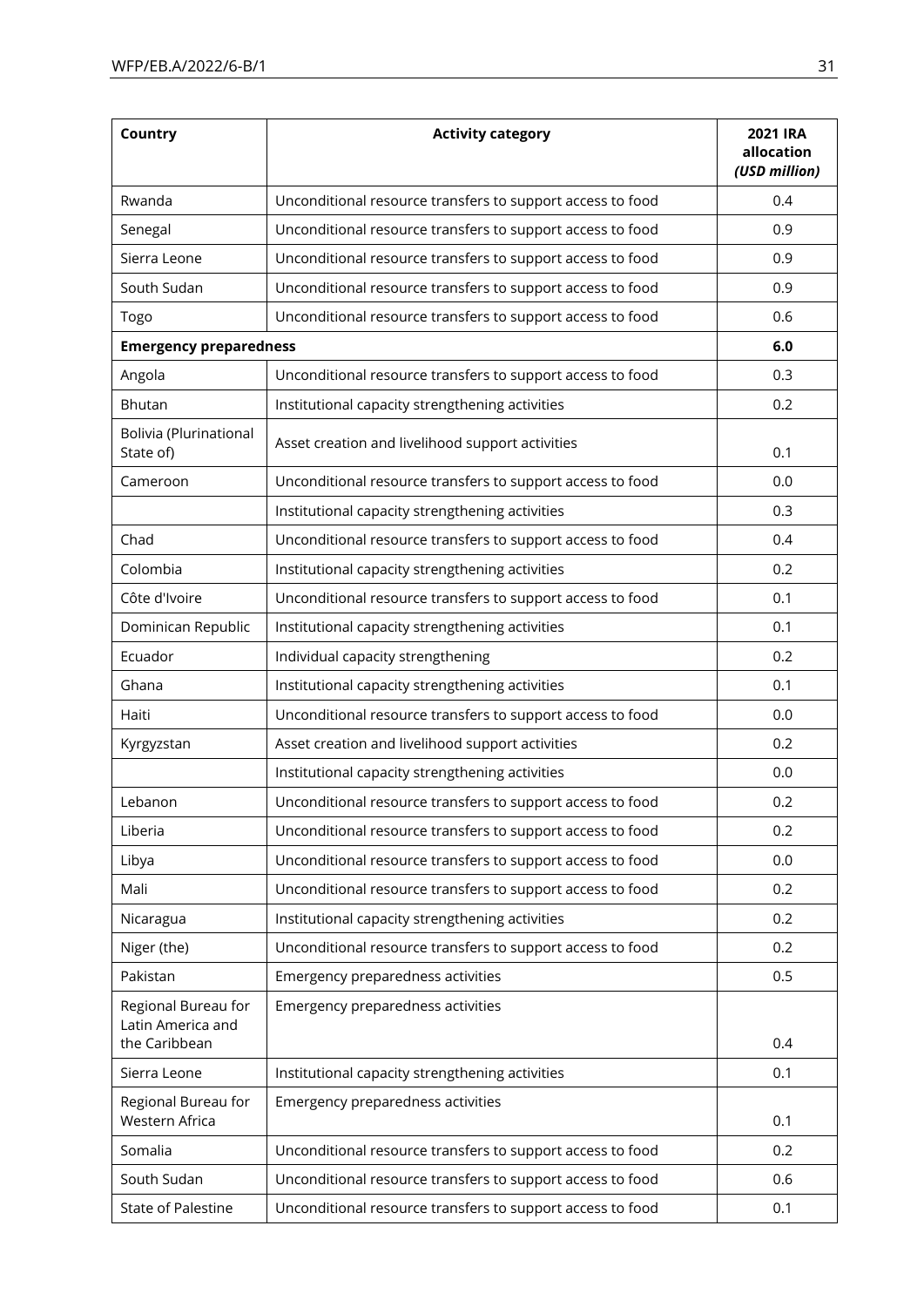| Country                        | <b>Activity category</b>                                   | <b>2021 IRA</b><br>allocation<br>(USD million) |
|--------------------------------|------------------------------------------------------------|------------------------------------------------|
| Tajikistan                     | Unconditional resource transfers to support access to food | 0.3                                            |
|                                | Asset creation and livelihood support activities           | 0.3                                            |
| United Republic of<br>Tanzania | Unconditional resource transfers to support access to food | 0.2                                            |
| Uganda                         | Unconditional resource transfers to support access to food | 0.2                                            |
| Zimbabwe                       | Unconditional resource transfers to support access to food | 0.1                                            |
| <b>Total</b>                   |                                                            | 220.0                                          |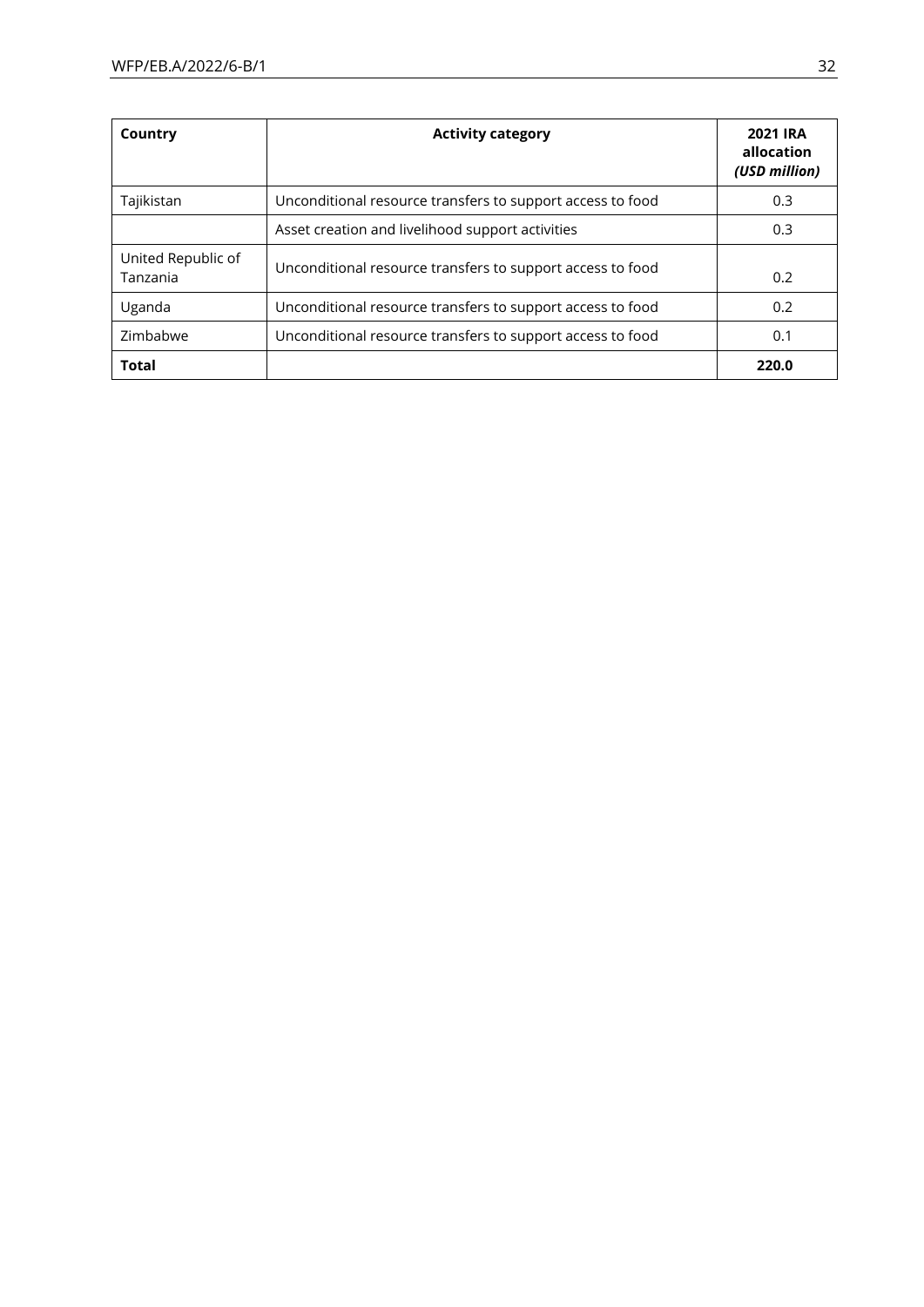# **ANNEX V**

| <b>Recipient country</b>                  | 2021 GCMF purchases (USD million,<br>food value only) |                |              | 2021 lead-time<br>gain (%) |
|-------------------------------------------|-------------------------------------------------------|----------------|--------------|----------------------------|
|                                           | <b>International</b>                                  | Local/regional | <b>Total</b> |                            |
| Afghanistan                               | 59.0                                                  | 59.4           | 118.5        | 52                         |
| Algeria                                   | 0.1                                                   |                | 0.1          | 100                        |
| Angola                                    | 0.5                                                   | 0.1            | 0.6          | 66                         |
| Bangladesh                                | 9.5                                                   |                | 9.5          | 65                         |
| Benin                                     | 7.7                                                   |                | 7.7          | 48                         |
| Burkina Faso                              | 9.4                                                   | 18.7           | 28.1         | 50                         |
| Burundi                                   | 3.9                                                   | 2.8            | 6.7          | 88                         |
| Cameroon                                  | 9.5                                                   | 3.1            | 12.6         | 73                         |
| Central African Republic                  | 4.9                                                   | 0.1            | 4.9          | 76                         |
| Chad                                      | 6.9                                                   | 4.8            | 11.7         | 65                         |
| Colombia                                  | 0.7                                                   |                | 0.7          | 93                         |
| Congo (the)                               | 0.9                                                   | 0.3            | 1.2          | 55                         |
| Democratic Republic of the<br>Congo (the) | 8.8                                                   | 5.9            | 14.7         | 78                         |
| Djibouti                                  | 0.2                                                   |                | 0.2          | 100                        |
| Democratic People's Republic of<br>Korea  | 0.7                                                   |                | 0.7          | 100                        |
| Eswatini                                  | 0.3                                                   | 1.0            | 1.3          | 94                         |
| Ethiopia                                  | 97.9                                                  | 45.5           | 143.4        | 69                         |
| Gambia (the)                              | 0.7                                                   |                | 0.7          | 64                         |
| Guinea                                    | 1.3                                                   |                | 1.3          | 58                         |
| Guinea-Bissau                             | 0.6                                                   |                | 0.6          | 16                         |
| Honduras                                  | 0.3                                                   | 0.0            | 0.4          | 76                         |
| Kenya                                     | 4.1                                                   | 8.0            | 12.1         | 94                         |
| Lesotho                                   | 0.3                                                   |                | 0.3          | 100                        |
| Madagascar                                | 38.0                                                  | $5.2$          | 43.3         | 45                         |
| Malawi                                    |                                                       | 0.9            | 0.9          | 55                         |
| Mali                                      | 2.9                                                   |                | 2.9          | 100                        |
| Mauritania                                | 2.9                                                   |                | 2.9          | 77                         |
| Mozambique                                | 6.3                                                   | 24.9           | 31.2         | 70                         |
| Myanmar                                   | 4.3                                                   | 1.8            | $6.1$        | 9                          |
| Nicaragua                                 | 1.3                                                   | 0.3            | 1.6          | 1                          |
| Niger (the)                               | 10.0                                                  | 20.6           | 30.6         | 84                         |

# **2021 GCMF purchases and lead-time gain**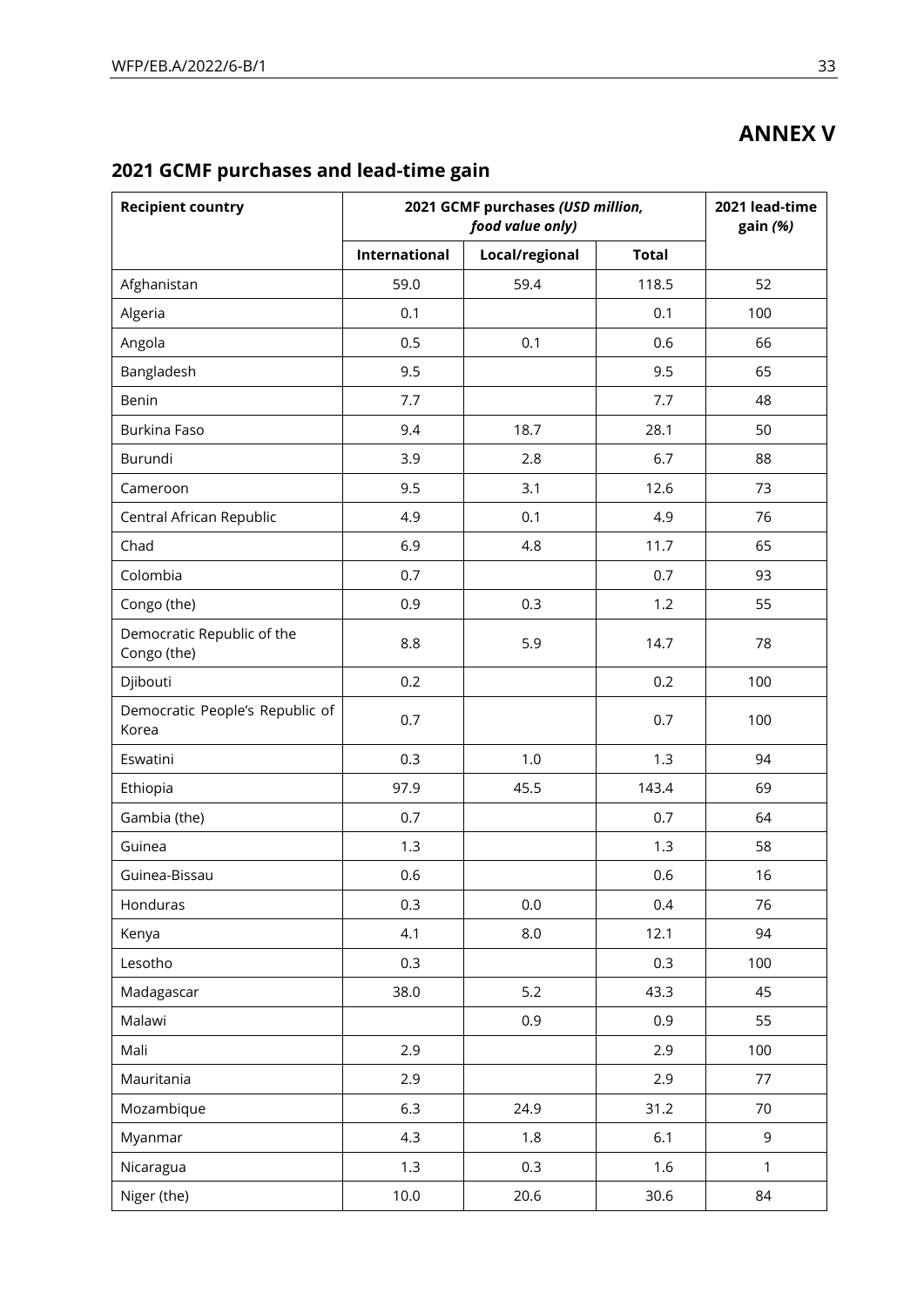| <b>Recipient country</b>              | 2021 GCMF purchases (USD million,<br>food value only) |                |              | 2021 lead-time<br>gain (%) |
|---------------------------------------|-------------------------------------------------------|----------------|--------------|----------------------------|
|                                       | International                                         | Local/regional | <b>Total</b> |                            |
| Nigeria                               | 8.7                                                   | 107.2          | 115.8        | 81                         |
| Rwanda                                | 0.0                                                   | 1.2            | 1.3          | 77                         |
| Senegal                               | 0.7                                                   | 0.3            | 1.0          | 39                         |
| Sierra Leone                          | 3.1                                                   |                | 3.1          | 62                         |
| Somalia                               | 8.4                                                   | 9.7            | 18.1         | 81                         |
| South Sudan                           | 17.0                                                  | 55.7           | 72.7         | 84                         |
| Sudan                                 | 9.6                                                   | 23.3           | 32.9         | 76                         |
| Syrian Arab Republic                  | 14.6                                                  | 23.6           | 38.2         | 54                         |
| Tajikistan                            | 0.1                                                   |                | 0.1          | 56                         |
| Timor-Leste                           | 0.1                                                   |                | 0.1          | 100                        |
| Togo                                  | 0.1                                                   |                | 0.1          | 23                         |
| Uganda                                | 3.3                                                   | 34.2           | 37.6         | 92                         |
| United Republic of Tanzania           | 2.8                                                   | 6.7            | 9.5          | 89                         |
| Venezuela (Bolivarian Republic<br>of) | 2.4                                                   |                | 2.4          | 46                         |
| Yemen                                 | 104.7                                                 | 223.1          | 327.9        | 81                         |
| Zambia                                |                                                       | 0.0            | 0.0          | 76                         |
| Zimbabwe                              | 1.2                                                   | 16.5           | 17.6         | 77                         |
| <b>Total</b>                          | 470.7                                                 | 705.2          | 1 176.0      | 73                         |